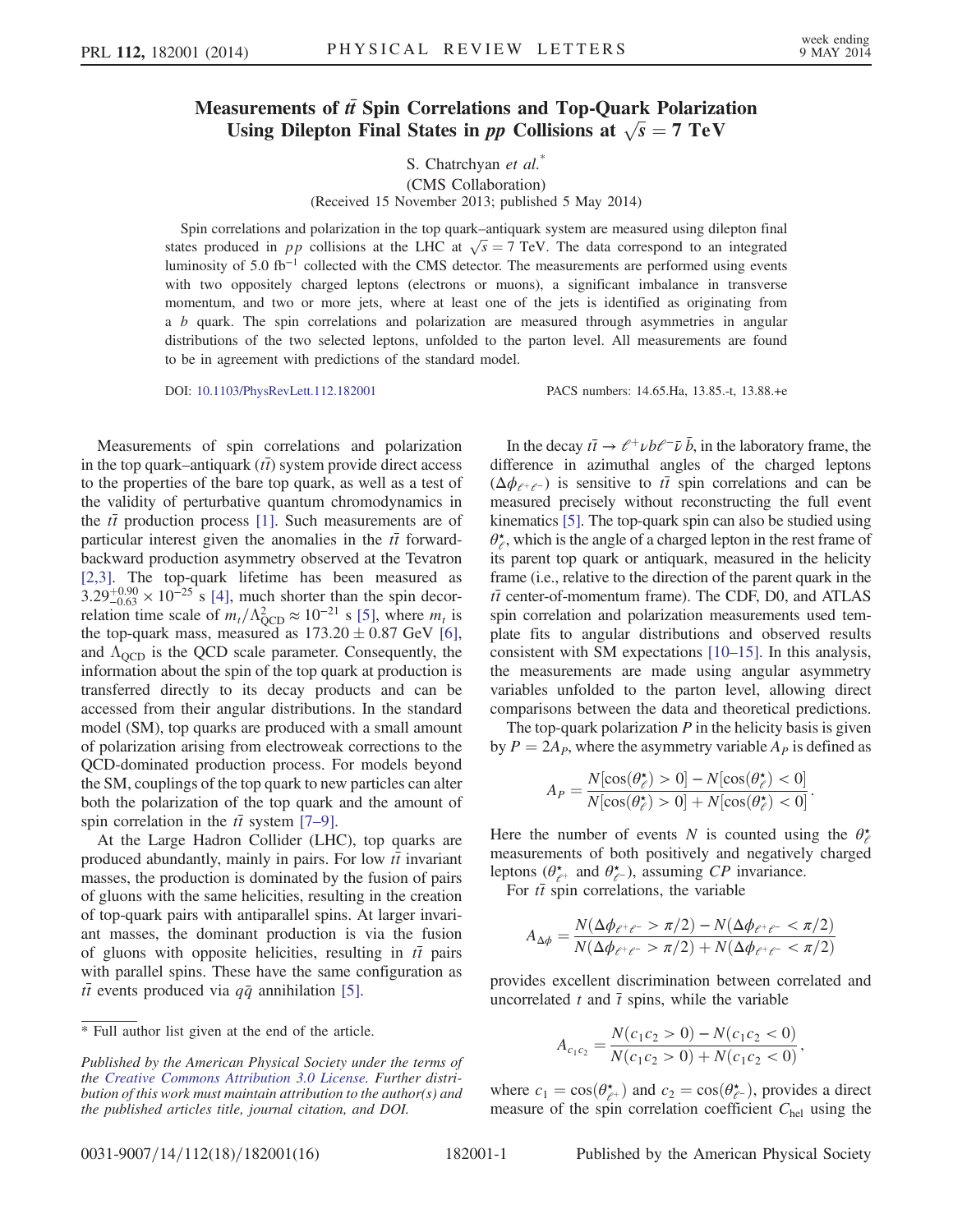helicity angles of the two leptons in each event:  $C_{hel} =$  $-4A_{c_1c_2}$  [16].

The results presented in this Letter are based on data that correspond to an integrated luminosity of 5.0 fb<sup>-1</sup> of proton-proton (*pp*) collisions at  $\sqrt{s} = 7$  TeV, provided by the LHC and recorded by the Compact Muon Solenoid (CMS) detector in 2011.

The central feature of the CMS apparatus is a superconducting solenoid, 13 m in length and 6 m in diameter, which provides an axial magnetic field of 3.8 T. The bore of the solenoid is equipped with a variety of particle detection systems. Charged-particle trajectories are measured with silicon pixel and strip trackers covering the pseudorapidity region  $|\eta| < 2.5$ , where  $\eta = -\ln[\tan \theta/2]$ , with  $\theta$  the polar angle of the trajectory of the particle with respect to the counterclockwise-beam direction. A crystal electromagnetic calorimeter and a brass and scintillator sampling hadron calorimeter surround the inner tracking volume and provide high-resolution measurements of energy used to reconstruct electrons, photons, and particle jets. The calorimetry covers the region  $|\eta| < 5.0$ , thereby providing reliable measurements of momentum imbalance in the plane transverse to the beams. Muons are measured in gas-ionization detectors embedded in the steel flux return yoke of the solenoid. A trigger system selects the most interesting collisions for analysis. A more detailed description of the CMS detector is given in Ref. [17].

For this analysis,  $pp$  collisions are selected using triggers that require the presence of at least two leptons with large transverse momentum  $(p_T)$ . Electron candidates [18] are reconstructed by associating tracks from the inner tracker with energy clusters in the electromagnetic calorimeter. Muon candidates [19] are reconstructed by combining information from the outer muon detector with the tracks reconstructed by the inner tracker. Additional lepton identification criteria are applied for both lepton flavors in order to reject hadronic jets that are misidentified as leptons [18,19]. Both electrons and muons are required to be isolated from other activity in the event. This is achieved by imposing a maximum value of 0.15 on the ratio of the scalar sum of supplementary track  $p_T$  and calorimeter transverse energy deposits within a cone of  $\Delta R \equiv \sqrt{(\Delta \eta)^2 + (\Delta \phi)^2} < 0.3$  around the lepton candidate direction, to the transverse momentum of the candidate [20].

Event selection is applied to reject events other than those from  $t\bar{t}$  production in the dilepton final state. Events are required to have exactly two opposite-sign, isolated leptons ( $e^+e^-$ ,  $e^{\pm}\mu^{\pm}$ , or  $\mu^+\mu^-$ ). The electrons (muons) are required to have  $p_T > 20$  GeV and to lie within  $|\eta| < 2.5$ (2.4). The reconstructed lepton trajectories must be consistent with a common interaction vertex. Events with an  $e^+e^-$  or  $\mu^+\mu^-$  pair with invariant mass in the Z-boson mass "window" (between 76 and 106 GeV) or below 20 GeV are removed to suppress  $Z/\gamma^*$  and heavy-flavor resonance production.

The jets and the momentum imbalance in each event are reconstructed using a particle-flow technique [21]. The anti- $k<sub>T</sub>$  clustering algorithm [22] with a distance parameter of 0.5 is used for jet clustering. Corrections are applied to the energies of the reconstructed jets, based on the results of simulations and studies using exclusive dijet and  $\gamma$  + jets data [23]. At least two jets with  $p_T > 30$  GeV and  $|\eta|$  < 2.5, separated by  $\Delta R > 0.4$  from leptons passing the analysis selection, are required in each event. At least one of these jets must be consistent with the decay of heavy-flavor hadrons (a "b jet"), identified by the combined secondary vertex b-tagging algorithm [24]. The algorithm is based on the reconstruction of a secondary decay vertex, and gives a b-tagging efficiency of about 70% (depending on jet  $p_T$  and  $\eta$ ) with misidentification probabilities of approximately 1.5% and 20% for jets originating from light partons  $(u, d, and s)$  quarks, and gluons) and  $c$  quarks, respectively. The missing transverse energy  $E_T^{\text{miss}}$ is defined as the magnitude of the momentum imbalance, which is the negative of the vector sum of the momenta of all reconstructed particles in the plane transverse to the beam. The  $E_T^{\text{miss}}$  in the event is required to exceed 40 GeV in events with same-flavor leptons, to further suppress the  $Z/\gamma^*$  + jets background.

Simulated  $t\bar{t}$  events are generated using MC@NLO 3.41 [25], with  $m_t = 172.5$  GeV, and showered and fragmented using HERWIG 6.520 [26]. Simulations with different values of  $m_t$  and the factorization and renormalization scales are produced in order to evaluate the associated systematic uncertainties.

The dilepton  $t\bar{t}$  selection classifies events with  $\tau$  leptons as signal only when the  $\tau$  decays leptonically. Other  $t\bar{t}$ topologies, such as the lepton  $+$  jets and all-hadronic decays, are classified as background. The background samples of  $W$  + jets,  $Z/\gamma^*$  + jets, diboson, and single-top-quark events are generated using MADGRAPH [27] or POWHEG [28], and showered and fragmented using PYTHIA6.4.22 [29]. Next-toleading order (NLO) cross sections are used for all background samples.

For both signal and background events, multiple  $pp$ interactions in the same or nearby bunch crossings (pileup) are simulated using PYTHIA and superimposed on the hard collision. Events are then simulated using a GEANT4-based model [30] of the CMS detector, and finally reconstructed and analyzed with the same software used to process collision data.

The trigger efficiency for dilepton events that pass the analysis selection criteria is determined using a tag-andprobe method as in Ref. [31]. For the  $e^+e^-$ ,  $e^{\pm}\mu^{\pm}$ , and  $\mu^+\mu^-$  channels this gives  $p_T$ - and  $\eta$ -dependent efficiencies of approximately 100%, 95%, and 90%, respectively [32]. These efficiencies are used to weight the simulated events to account for the trigger requirement. The lepton selection efficiencies (reconstruction, identification, and isolation) are consistent between data and the simulation [31,33]. To account for the difference between the b-tagging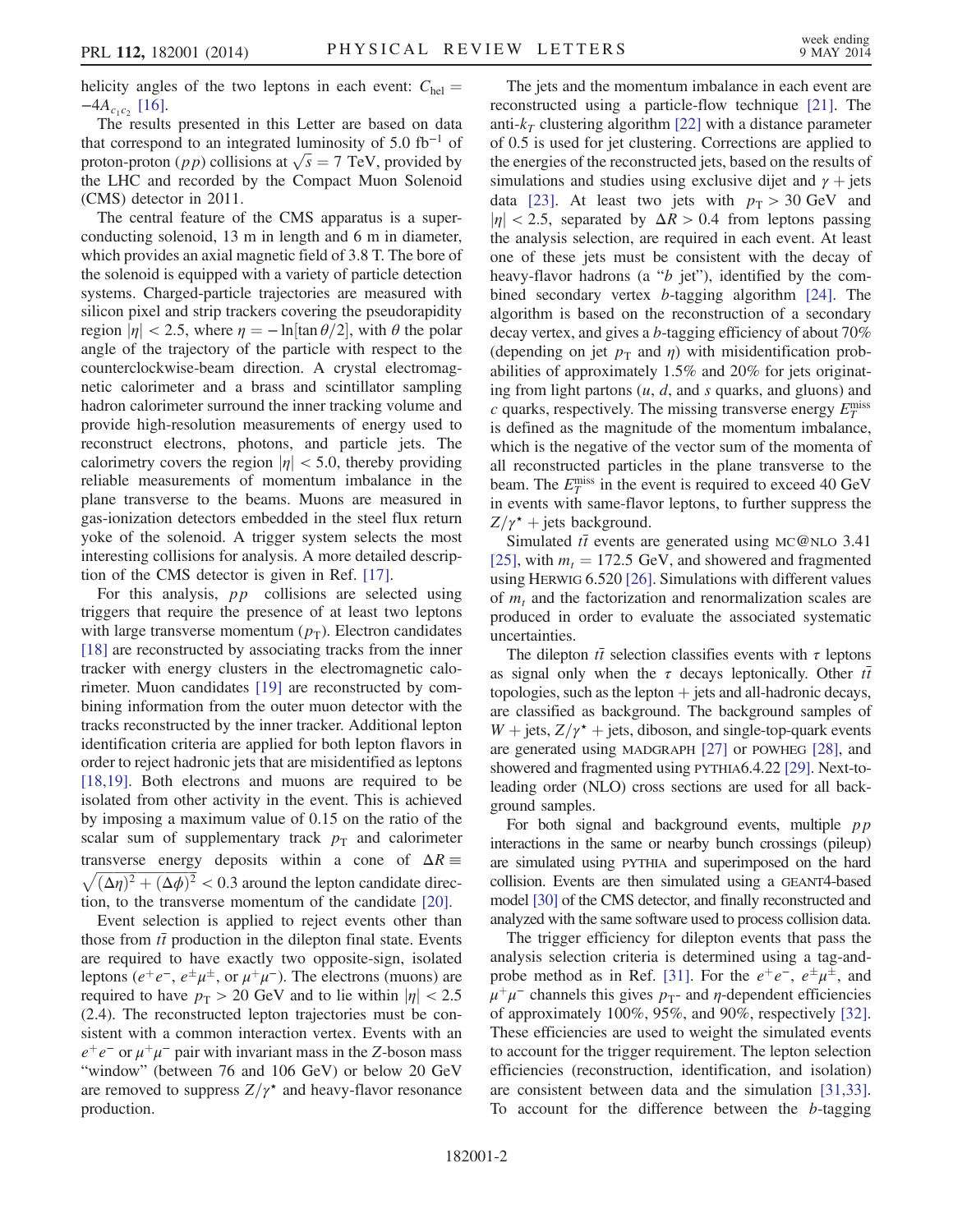efficiencies in data and the simulation [24], data-to-simulation scale factors are applied for each jet in the simulated events. CMS studies [34] have shown that the top-quark  $p<sub>T</sub>$  distribution in data is softer than in the NLO simulation. Reweighting the top-quark  $p<sub>T</sub>$  in the simulation to match the data improves the modeling of the lepton and jet  $p_T$  distributions, and is applied to the MC@NLO  $t\bar{t}$  sample used in this Letter. Because of the dependence of the spin correlations on the  $t\bar{t}$  invariant mass, and thus the topquark  $p_{\text{t}}$ , the  $p_{\text{t}}$  reweighting increases the fraction of top-quark pairs with antiparallel spins in the simulation. The simulation is used only for the unfolding, which is primarily sensitive to changes in acceptance, where the effect of the  $p_T$  reweighting largely cancels in the ratio. Still, the top-quark  $p_T$  spectrum modeling is one of the largest sources of uncertainty.

After all weights are applied, a total of 740 background events are expected. There are 9824 events observed in the data, and the remaining 9084 events are assumed to be signal (dileptonic  $t\bar{t}$ ). The average acceptance for signal events is 18%, and describes the fraction of all produced signal events that are expected to be selected.

While the  $\Delta \phi_{e^+e^-}$  measurement relies purely on leptonic information, the measurements based on  $\theta_{\ell}^{\star}$  require the reconstruction of the entire  $t\bar{t}$  system. Each event has two neutrinos, and there is also ambiguity in combining  $b$  jets with leptons, resulting in up to eight possible solutions for the  $t\bar{t}$  system. The analytical matrix weighting technique [20] is used to find the most probable solution, assuming  $m_t = 172.5$  GeV. In events with only one b-tagged jet, the second b jet is assumed to be the untagged jet with the largest  $p_T$ . Solutions are assigned a weight, based on the probability of observing such a configuration, and the  $t\bar{t}$  kinematic quantities are taken from the solution with the largest weight. To improve the efficiency of the technique in the presence of mismeasured jets, the solution for each event is integrated over parametrized jet and  $E_T^{\text{miss}}$  resolution functions. Despite this step,  $\approx$ 14% of the events still provide no analytic solutions, for both the data and the simulation. These events are not used in the measurement of  $\theta_{\ell}^*$ , which is accounted for as an additional event selection requirement.

The backgrounds from  $Z/\gamma^*$  + jets production and events with a jet misidentified as a lepton are estimated using both control data samples and simulation. The results agree within their uncertainties. The  $Z/\gamma^*$  + jets background outside the Z-boson mass window is estimated using the ratio of simulated events inside the window to the number outside the window to scale the observed event yield inside the window [20]. The contribution in this region from other processes, where the two leptons do not come from a Z boson, is estimated from  $e^{\pm}\mu^{\pm}$  data and subtracted prior to performing the scaling. The background with at least one misidentified lepton (nondileptonic  $t\bar{t}$ ,  $W$  + jets, and multijet events) is estimated from control samples in data using a parametrization of the probability for a jet to be misidentified as a lepton, determined using events collected with jet triggers of different energy thresholds. For both electrons and muons, an associated "loose" lepton candidate is defined based on relaxed isolation requirements [35]. The lepton misidentification rates are parametrized as a function of lepton  $p_T$  and  $\eta$ , and are applied as weights to events containing exactly one lepton candidate and one or more loose lepton candidates.

The simulation is chosen as the method to predict the background event yields and shapes, with systematic uncertainties based on comparisons with the estimates using data. The backgrounds from single-top-quark and diboson events are estimated from simulation, found in agreement with data in recent CMS measurements [36,37].

The measured distributions are distorted from the true underlying distributions by the limited acceptance of the detector and the finite resolution of the measurements. An unfolding procedure is applied to correct the data for these effects, which yields the parton-level distributions of the variables under study, where the full covariance matrix is used to evaluate the uncertainties and bin-to-bin correlations.

The background-subtracted measured distribution  $b$  is related to the underlying parton-level distribution  $\vec{x}$  by the matrix equation  $b = SA\vec{x}$ , where A is a diagonal matrix describing the acceptance in each bin of the measured distribution and  $S$  is a smearing matrix describing the migration of events between bins due to the reconstruction techniques and finite detector resolution. The A and S matrices are modeled using the MC@NLO  $t\bar{t}$  simulation, and the results are available in graphical form in the Supplemental Material [38].

A regularized unfolding algorithm is employed using the singular value decomposition method [39]. The effects of large statistical fluctuations in the algorithm are greatly reduced by introducing a regularization term in the unfolding procedure. The unfolding procedure is validated using pseudoexperiments by verifying the pull distributions and linearity for the observables under study.

Various systematic uncertainties affect the measurements. These are mainly related to the performance of the detector and the modeling of the signal and background processes.

The uncertainty due to the jet energy scale corrections affects the analytical matrix weighting technique  $t\bar{t}$  solutions as well as the event selection. It is estimated by varying the jet energy scale of jets within their uncertainties (typically 1%–2%) [23], with propagation to the  $E_T^{\text{miss}}$ . The uncertainty in the lepton energy scale, which affects mainly the lepton  $p_T$  distributions, is estimated by varying the energy scale of electrons by 0.5% (the uncertainty in muon energies is negligible), as estimated from comparisons between data and simulated Z-boson events.

The uncertainty in the background subtraction is obtained by varying the normalization of each background component by 50% for single-top-quark and diboson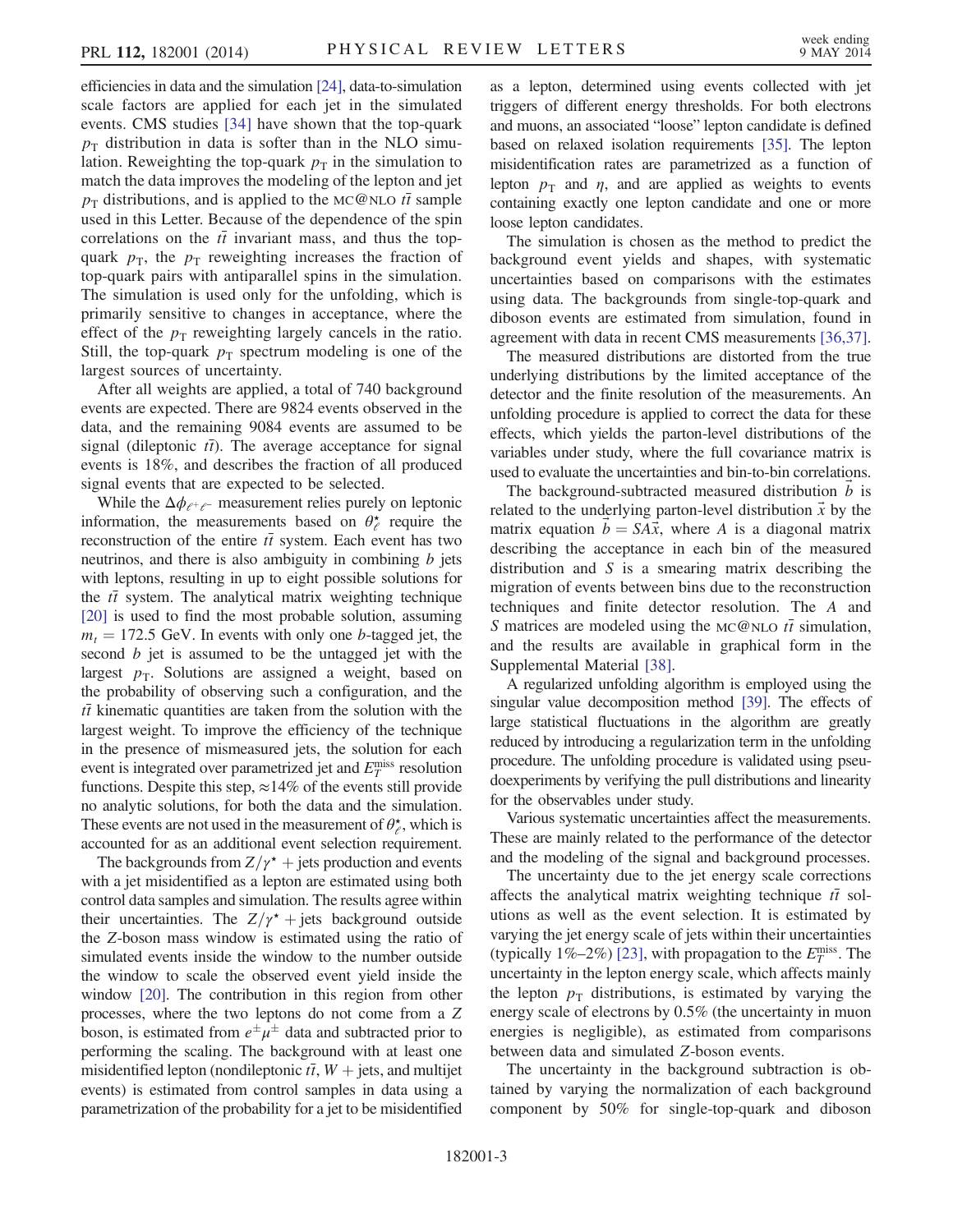production and by 100% for the backgrounds from  $Z/\gamma^*$  + jets production and from misidentified leptons.

The  $t\bar{t}$  modeling and simulation uncertainties are evaluated by rederiving the A and S matrices using simulated events with variations in the parameter of interest: the factorization and renormalization scales are together varied up and down by a factor of 2; the top-quark mass is varied by  $\pm 1$  GeV around  $m_t = 172.5$  GeV; the parton distribution functions are varied using the PDF4LHC prescription [40]; the jet energy resolution is varied by 5%–10%, depending on the  $\eta$  of the jet [23]; the simulated pileup multiplicity distribution is changed within its uncertainty; and the scale factors between data and the simulation for the b-tagging efficiency, trigger efficiency, and lepton selection efficiency are varied by their uncertainties. In the simulated  $t\bar{t}$  events, the  $\tau$  spin is not propagated correctly to its decay products. This affects the angular distributions of the electrons and muons coming from  $\tau$  decays. The corresponding systematic effect is estimated by reweighting the  $\tau$  decay distributions to reproduce the SM expectations. A 100% systematic uncertainty is applied to the top-quark  $p<sub>T</sub>$  reweighting, since the origin of the effect is not yet fully understood, and the resulting systematic uncertainty is quoted separately.

Finally, the results of the unfolding linearity tests are used to estimate the systematic uncertainty in the unfolding procedure. The contributions to the total systematic uncertainty (from their sum in quadrature) for each asymmetry variable are presented in Table I.

The background-subtracted and unfolded distributions for  $\Delta \phi_{\ell^+ \ell^-}$ ,  $\cos(\theta_{\ell^+}^{\star}) \cos(\theta_{\ell^-}^{\star})$ , and  $\cos(\theta_{\ell}^{\star})$  are shown in Fig. 1, normalized to unit area so that they represent partonlevel differential cross sections in each variable. The data are compared to the predictions of the MC@NLO  $t\bar{t}$  sample

TABLE I. Systematic uncertainties in the background-subtracted and unfolded values of  $A_{\Delta\phi}$ ,  $A_{c_1c_2}$ , and  $A_P$ .

| Asymmetry variable                | $A_{\Delta\phi}$ | $A_{c_1c_2}$ | $A_{P}$ |
|-----------------------------------|------------------|--------------|---------|
| Jet energy scale                  | 0.002            | 0.012        | 0.009   |
| Lepton energy scale               | 0.001            | 0.001        | 0.001   |
| Background                        | 0.003            | 0.001        | 0.006   |
| Fact. and renorm. scales          | 0.001            | 0.010        | 0.004   |
| Top-quark mass                    | 0.001            | 0.003        | 0.005   |
| Parton distribution functions     | 0.002            | 0.002        | 0.001   |
| Jet energy resolution             | < 0.001          | < 0.001      | < 0.001 |
| Pileup                            | 0.002            | 0.002        | 0.004   |
| b-tagging scale factor            | < 0.001          | < 0.001      | 0.001   |
| Lepton selection                  | < 0.001          | < 0.001      | < 0.001 |
| $\tau$ decay polarization         | 0.001            | 0.002        | 0.001   |
| Unfolding                         | 0.004            | 0.020        | 0.002   |
| Total systematic uncertainty      | 0.006            | 0.025        | 0.014   |
| Top $p_T$ reweighting uncertainty | 0.012            | 0.010        | 0.008   |



FIG. 1 (color online). Background-subtracted and unfolded differential cross sections for  $\Delta \phi_{e^+e^-}$ ,  $\cos(\theta_{e^+}^*) \cos(\theta_{e^-}^*)$ , and  $cos(\theta_e^*)$ . The error bars represent statistical uncertainties only, while the systematic uncertainty band is represented by the hatched area. The bin contents are correlated due to the unfolding.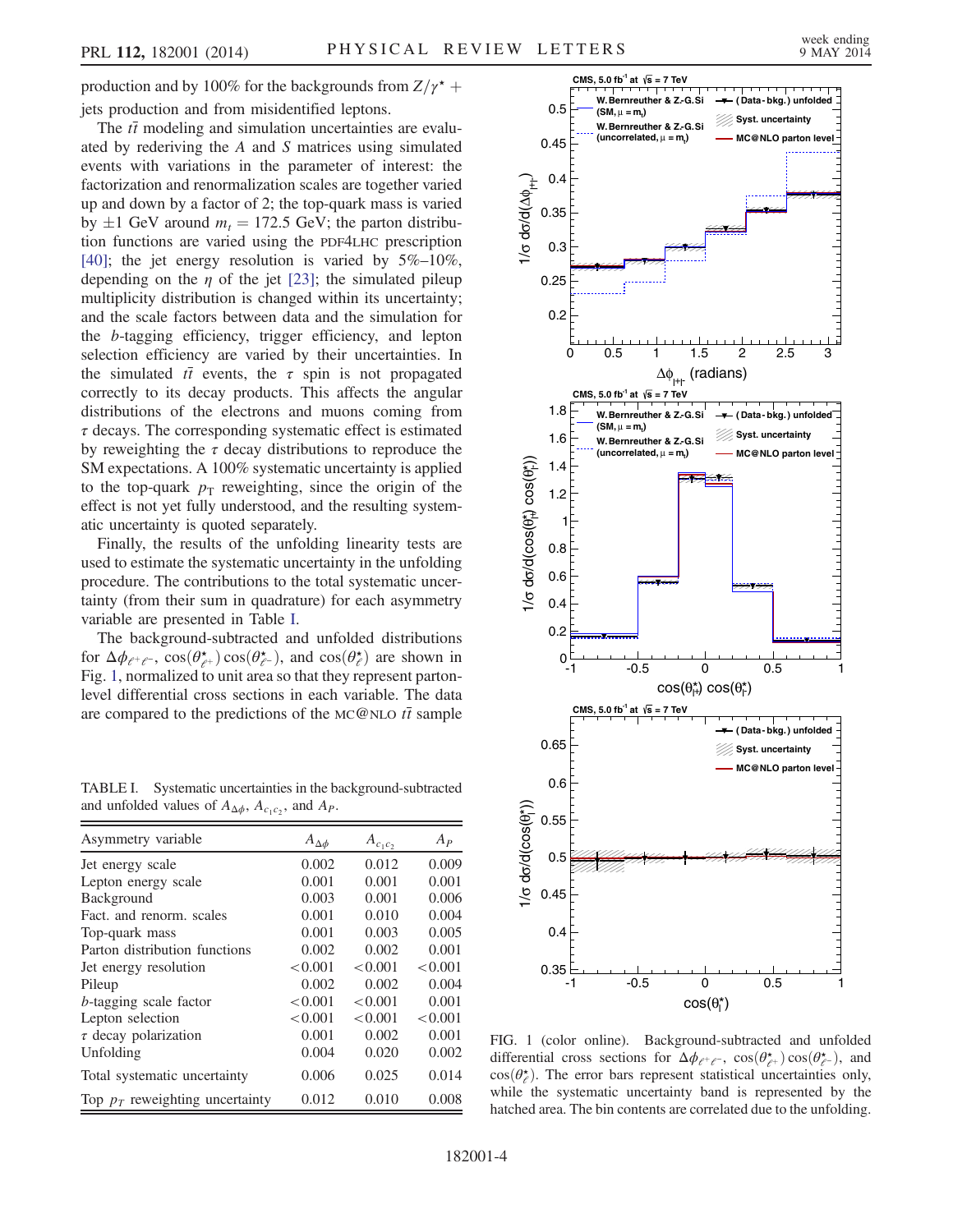| exactly zero in the absence of spin correlations by construction. |                                                                                 |                                         |                                                 |                           |  |  |
|-------------------------------------------------------------------|---------------------------------------------------------------------------------|-----------------------------------------|-------------------------------------------------|---------------------------|--|--|
| Asymmetry                                                         | Data (unfolded)                                                                 | MC@TNLO                                 | NLO (SM, correlated)                            | NLO (uncorrelated)        |  |  |
| $A_{\Delta\phi}$<br>$A_{c_1c_2}$                                  | $0.113 \pm 0.010 \pm 0.006 \pm 0.012$<br>$-0.021 \pm 0.023 \pm 0.025 \pm 0.010$ | $0.110 \pm 0.001$<br>$-0.078 \pm 0.001$ | $0.115^{+0.014}_{-0.016}$<br>$-0.078 \pm 0.006$ | $0.210^{+0.013}_{-0.008}$ |  |  |
| $A_P$                                                             | $0.005 \pm 0.013 \pm 0.014 \pm 0.008$                                           | $0.000 \pm 0.001$                       | $\cdots$                                        | $\cdots$                  |  |  |

TABLE II. Parton-level asymmetries. The uncertainties in the unfolded results are statistical, systematic, and the additional uncertainty from the top-quark  $p_T$  reweighting. The uncertainties in the simulated results are statistical only, while the uncertainties in the NLO calculations for correlated and uncorrelated  $t\bar{t}$  spins come from scale variations up and down by a factor of 2. The prediction for  $A_{c_1c_2}$  is exactly zero in the absence of spin correlations by construction.

and to NLO calculations for  $t\bar{t}$  production with and without spin correlations [16,41].

The asymmetries determined from the unfolded distributions are also parton-level quantities, and are measured to be  $A_{\Delta\phi} = 0.113 \pm 0.010 \pm 0.006 \pm 0.012$ ,  $A_{c_1c_2} = -0.021 \pm$  $0.023\pm0.025\pm0.010$ , and  $A_P=0.005\pm0.013\pm0.014\pm$ 0.008, where the uncertainties are statistical, systematic, and from top-quark  $p_T$  reweighting, respectively. These results are compared to the simulated and theoretical [16,41] values in Table II. The  $A_{\Delta\phi}$  result indicates the presence of  $t\bar{t}$  spin correlations, and strongly disfavors the uncorrelated case.

In summary, this Letter presents measurements related to  $t\bar{t}$  spin correlations and the top-quark polarization in the  $t\bar{t}$  dilepton final states ( $e^+e^-$ ,  $e^{\pm}\mu^{\pm}$ , and  $\mu^+\mu^-$ ), using asymmetry distributions unfolded to the parton level. The results are in agreement with the standard model predictions for all three measured variables.

We would like to thank Professor W. Bernreuther and Professor Z.-G. Si for calculating the theoretical predictions of Fig. 1 and Table II for this Letter. We congratulate our colleagues in the CERN accelerator departments for the excellent performance of the LHC and thank the technical and administrative staff at CERN and at other CMS institutes for their contributions to the success of the CMS effort. In addition, we gratefully acknowledge the computing centers and personnel of the Worldwide LHC Computing Grid for delivering so effectively the computing infrastructure essential to our analyses. Finally, we acknowledge the enduring support for the construction and operation of the LHC and the CMS detector provided by the following funding agencies: BMWF and FWF (Austria); FNRS and FWO (Belgium); CNPq, CAPES, FAPERJ, and FAPESP (Brazil); MES (Bulgaria); CERN; CAS, MoST, and NSFC (China); COLCIENCIAS (Colombia); MSES and CSF (Croatia); RPF (Cyprus); MoER, SF0690030s09 and ERDF (Estonia); Academy of Finland, MEC, and HIP (Finland); CEA and CNRS/IN2P3 (France); BMBF, DFG, and HGF (Germany); GSRT (Greece); OTKA and NIH (Hungary); DAE and DST (India); IPM (Iran); SFI (Ireland); INFN (Italy); NRF and WCU (Republic of Korea); LAS (Lithuania); MOE and UM (Malaysia); CINVESTAV, CONACYT, SEP, and UASLP-FAI (Mexico); MBIE (New Zealand); PAEC (Pakistan); MSHE and NSC (Poland); FCT (Portugal); JINR (Dubna); MON, RosAtom, RAS, and RFBR (Russia); MESTD (Serbia); SEIDI and CPAN (Spain); Swiss Funding Agencies (Switzerland); NSC (Taipei); ThEPCenter, IPST, STAR, and NSTDA (Thailand); TUBITAK and TAEK (Turkey); NASU (Ukraine); STFC (United Kingdom); DOE and NSF (U.S.).

- [1] A. Quadt, Eur. Phys. J. C **48**, 835 (2006).
- [2] V.M. Abazov et al. (D0 Collaboration), Phys. Rev. Lett. 100, 142002 (2008).
- [3] T. Aaltonen et al. (CDF Collaboration), Phys. Rev. D 87, 092002 (2013).
- [4] V.M. Abazov et al. (D0 Collaboration), Phys. Rev. D 85, 091104 (2012).
- [5] G. Mahlon and S. J. Parke, Phys. Rev. D **81**, 074024 (2010).
- [6] T. Aaltonen *et al.* (CDF and D0 Collaborations), Phys. Rev. D 86, 092003 (2012); T. Aaltonen et al. updated in arXiv:1305.3929.
- [7] D. Krohn, T. Liu, J. Shelton, and L.-T. Wang, Phys. Rev. D 84, 074034 (2011).
- [8] S. Fajfer, J. F. Kamenik, and B. Melic, J. High Energy Phys. 08 (2012) 114.
- [9] J. A. Aguilar-Saavedra and M. Perez-Victoria, J. Phys. Conf. Ser. 447, 012015 (2013).
- [10] T. Aaltonen et al. (CDF Collaboration), Phys. Rev. D 83, 031104 (2011).
- [11] V. M. Abazov et al. (D0 Collaboration), Phys. Rev. Lett. 107, 032001 (2011).
- [12] V. M. Abazov et al. (D0 Collaboration), Phys. Lett. B 702, 16 (2011).
- [13] ATLAS Collaboration, *Phys. Rev. Lett.* **108**, 212001 (2012).
- [14] V.M. Abazov et al. (D0 Collaboration), Phys. Rev. D 87, 011103 (2013).
- [15] ATLAS Collaboration, *Phys. Rev. Lett.* **111**, 232002 (2013).
- [16] W. Bernreuther and Z.-G. Si, Phys. Lett. B **725**, 115 (2013).
- [17] CMS Collaboration, JINST 3, S08004 (2008).
- [18] CMS Collaboration, Report No. CMS-PAS-EGM-10-004, http://cdsweb.cern.ch/record/1299116.
- [19] CMS Collaboration, JINST 7, P10002 (2012).
- [20] CMS Collaboration, J. High Energy Phys. 07 (2011) 049.
- [21] CMS Collaboration, Report No. CMS-PAS-PFT-10-002, http://cdsweb.cern.ch/record/1279341.
- [22] M. Cacciari, G. P. Salam, and G. Soyez, J. High Energy Phys. 04 (2008) 063.
- [23] CMS Collaboration, JINST 6, P11002 (2011).
- [24] CMS Collaboration, JINST 8, P04013 (2013).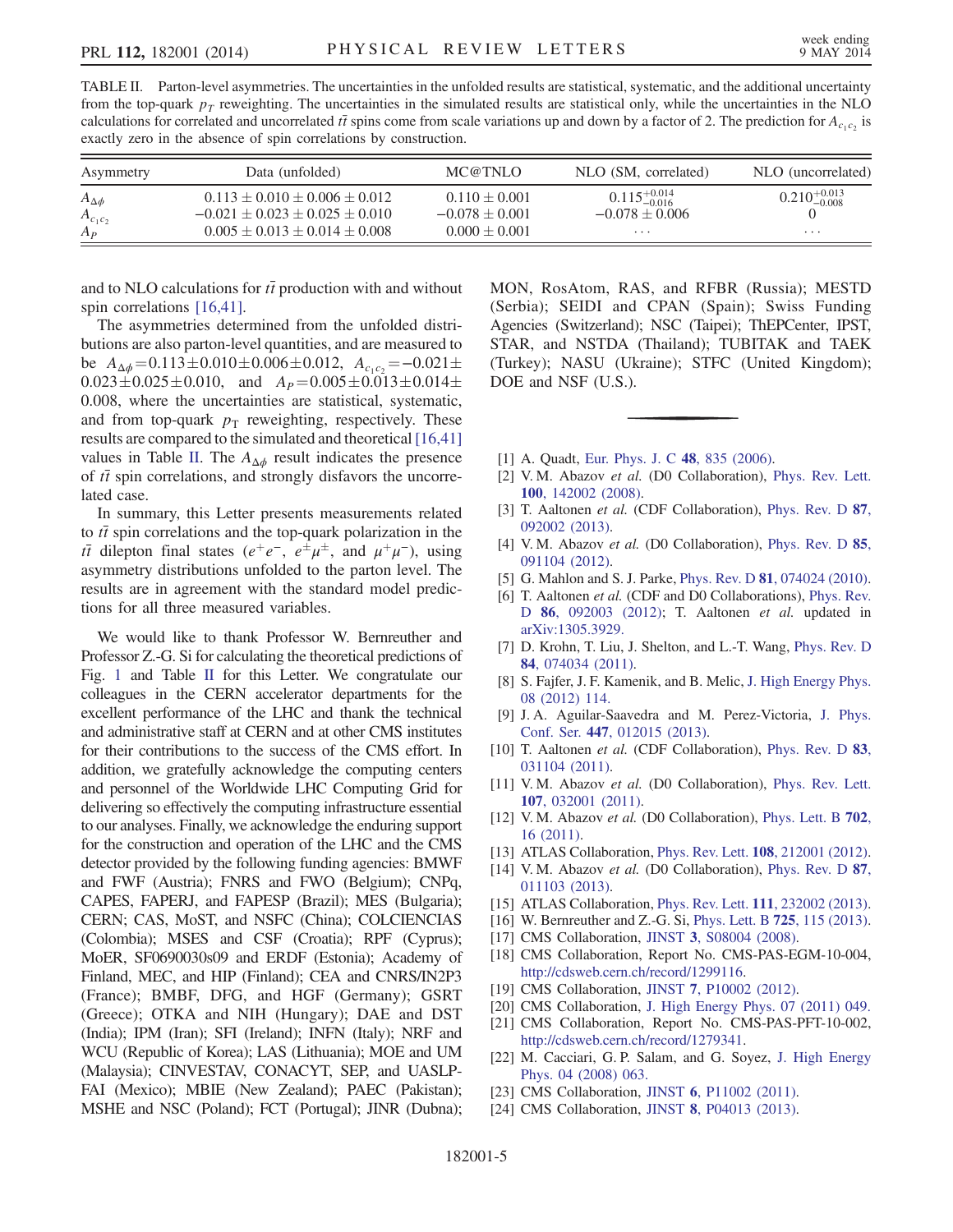- [25] S. Frixione and B. R. Webber, J. High Energy Phys. 06 (2002) 029.
- [26] G. Corcella, I. G. Knowles, G. Marchesini, S. Moretti, K. Odagiri, P. Richardson, M. H. Seymour, and B. R. Webber, J. High Energy Phys. 01 (2001) 010.
- [27] J. Alwall, M. Herquet, F. Maltoni, O. Mattelaer, and T. Stelzer, J. High Energy Phys. 06 (2011) 128.
- [28] S. Frixione, P. Nason, and C. Oleari, J. High Energy Phys. 11 (2007) 070.
- [29] T. Sjöstrand, S. Mrenna, and P. Skands, J. High Energy Phys. 05 (2006) 026.
- [30] S. Agostinelli et al. (GEANT4 Collaboration), Nucl. Instrum. Methods Phys. Res., Sect. A 506, 250 (2003).
- [31] CMS Collaboration, J. High Energy Phys. 10 (2011) 007.
- [32] CMS Collaboration, Phys. Lett. B 716, 103 (2012).
- [33] CMS Collaboration, J. High Energy Phys. 11 (2012) 067.
- [34] CMS Collaboration, Eur. Phys. J. C 73, 2339 (2013).
- [35] CMS Collaboration, J. High Energy Phys. 06 (2011) 077.
- [36] CMS Collaboration, J. High Energy Phys. 12 (2012) 035.
- [37] CMS Collaboration, Eur. Phys. J. C 73, 2283 (2013).
- [38] See Supplemental Material at http://link.aps.org/supplemental/ 10.1103/PhysRevLett.112.182001 for graphical depictions of the matrices used in the unfolding.
- [39] A. Hoecker and V. Kartvelishvili, Nucl. Instrum. Methods Phys. Res., Sect. A 372, 469 (1996).
- [40] M. Botje, J. Butterworth, A. Cooper-Sarkar, A. de Roeck, J. Feltesse, S. Forte, A. Glazov, J. Huston, R. McNulty, T. Sjöstrand, and R. Thorne, arXiv:1101.0538.
- [41] W. Bernreuther and Z.-G. Si, Nucl. Phys. B837, 90 (2010).

S. Chatrchyan,<sup>1</sup> V. Khachatryan,<sup>1</sup> A. M. Sirunyan,<sup>1</sup> A. Tumasyan,<sup>1</sup> W. Adam,<sup>2</sup> T. Bergauer,<sup>2</sup> M. Dragicevic,<sup>2</sup> J. Erö,<sup>2</sup> C. Fabjan,<sup>2,b</sup> M. Friedl,<sup>2</sup> R. Frühwirth,<sup>2,b</sup> V. M. Ghete,<sup>2</sup> C. Hartl,<sup>2</sup> N. Hörmann,<sup>2</sup> J. Hrubec,<sup>2</sup> M. Jeitler,<sup>2,b</sup> W. Kiesenhofer,<sup>2</sup> V. Knünz, <sup>2</sup> M. Krammer,<sup>2,b</sup> I. Krätschmer, <sup>2</sup> D. Liko, <sup>2</sup> I. Mikulec, <sup>2</sup> D. Rabady, <sup>2,c</sup> B. Rahbaran, <sup>2</sup> H. Rohringer, <sup>2</sup> R. Schöfbeck,<sup>2</sup> J. Strauss,<sup>2</sup> A. Taurok,<sup>2</sup> W. Treberer-Treberspurg,<sup>2</sup> W. Waltenberger,<sup>2</sup> C.-E. Wulz,<sup>2,b</sup> V. Mossolov,<sup>3</sup> N. Shumeiko,<sup>3</sup> J. Suarez Gonzalez,<sup>3</sup> S. Alderweireldt,<sup>4</sup> M. Bansal,<sup>4</sup> S. Bansal,<sup>4</sup> T. Cornelis,<sup>4</sup> E. A. De Wolf,<sup>4</sup> X. Janssen,<sup>4</sup> A. Knutsson,<sup>4</sup> S. Luyckx,<sup>4</sup> L. Mucibello,<sup>4</sup> S. Ochesanu,<sup>4</sup> B. Roland,<sup>4</sup> R. Rougny,<sup>4</sup> H. Van Haevermaet,<sup>4</sup> P. Van Mechelen,<sup>4</sup> N. Van Remortel,<sup>4</sup> A. Van Spilbeeck,<sup>4</sup> F. Blekman,<sup>5</sup> S. Blyweert,<sup>5</sup> J. D'Hondt,<sup>5</sup> N. Heracleous,<sup>5</sup> A. Kalogeropoulos,<sup>5</sup> J. Keaveney,<sup>5</sup> T. J. Kim,<sup>5</sup> S. Lowette,<sup>5</sup> M. Maes,<sup>5</sup> A. Olbrechts,<sup>5</sup> D. Strom,<sup>5</sup> S. Tavernier,<sup>5</sup> W. Van Doninck,<sup>5</sup> P. Van Mulders,<sup>5</sup> G. P. Van Onsem,<sup>5</sup> I. Villella,<sup>5</sup> C. Caillol,<sup>6</sup> B. Clerbaux,<sup>6</sup> G. De Lentdecker,<sup>6</sup> L. Favart,<sup>6</sup> A. P. R. Gay,<sup>6</sup> T. Hreus,<sup>6</sup> A. Léonard,<sup>6</sup> P. E. Marage,<sup>6</sup> A. Mohammadi,<sup>6</sup> L. Perniè,<sup>6</sup> T. Reis,<sup>6</sup> T. Seva,<sup>6</sup> L. Thomas,<sup>6</sup> C. Vander Velde,<sup>6</sup> P. Vanlaer,<sup>6</sup> J. Wang,<sup>6</sup> V. Adler,<sup>7</sup> K. Beernaert,<sup>7</sup> L. Benucci,<sup>7</sup> A. Cimmino,<sup>7</sup> S. Costantini,<sup>7</sup> S. Dildick,<sup>7</sup> G. Garcia,<sup>7</sup> B. Klein,<sup>7</sup> J. Lellouch,<sup>7</sup> J. Mccartin,<sup>7</sup> A. A. Ocampo Rios,<sup>7</sup> D. Ryckbosch,<sup>7</sup> M. Sigamani,<sup>7</sup> N. Strobbe,<sup>7</sup> F. Thyssen,<sup>7</sup> M. Tytgat,<sup>7</sup> S. Walsh,<sup>7</sup> E. Yazgan,<sup>7</sup> N. Zaganidis,<sup>7</sup> S. Basegmez,<sup>8</sup> C. Beluffi,<sup>8,d</sup> G. Bruno,<sup>8</sup> R. Castello,<sup>8</sup> A. Caudron,<sup>8</sup> L. Ceard,<sup>8</sup> G. G. Da Silveira, <sup>8</sup> C. Delaere, <sup>8</sup> T. du Pree, <sup>8</sup> D. Favart, <sup>8</sup> L. Forthomme, <sup>8</sup> A. Giammanco, <sup>8,e</sup> J. Hollar, <sup>8</sup> P. Jez, <sup>8</sup> M. Komm, V. Lemaitre,<sup>8</sup> J. Liao,<sup>8</sup> O. Militaru,<sup>8</sup> C. Nuttens,<sup>8</sup> D. Pagano,<sup>8</sup> A. Pin,<sup>8</sup> K. Piotrzkowski,<sup>8</sup> A. Popov,<sup>8,f</sup> L. Quertenmont,<sup>8</sup> M. Selvaggi,<sup>8</sup> M. Vidal Marono,<sup>8</sup> J. M. Vizan Garcia,<sup>8</sup> N. Beliy,<sup>9</sup> T. Caebergs,<sup>9</sup> E. Daubie,<sup>9</sup> G. H. Hammad,<sup>9</sup> G. A. Alves,<sup>10</sup> M. Correa Martins Junior,<sup>10</sup> T. Martins,<sup>10</sup> M. E. Pol,<sup>10</sup> M. H. G. Souza,<sup>10</sup> W. L. Aldá Júnior,<sup>11</sup> W. Carvalho,<sup>11</sup> J. Chinellato, <sup>11,g</sup> A. Custódio, <sup>11</sup> E. M. Da Costa, <sup>11</sup> D. De Jesus Damiao, <sup>11</sup> C. De Oliveira Martins, <sup>11</sup> S. Fonseca De Souza, <sup>11</sup> H. Malbouisson,<sup>11</sup> M. Malek,<sup>11</sup> D. Matos Figueiredo,<sup>11</sup> L. Mundim,<sup>11</sup> H. Nogima,<sup>11</sup> W. L. Prado Da Silva,<sup>11</sup> J. Santaolalla,<sup>11</sup> A. Santoro,<sup>11</sup> A. Sznajder,<sup>11</sup> E. J. Tonelli Manganote,<sup>11,g</sup> A. Vilela Pereira,<sup>11</sup> C. A. Bernardes,<sup>12b</sup> F. A. Dias,<sup>12a,h</sup> T. R. Fernandez Perez Tomei, <sup>12a</sup> E. M. Gregores, <sup>12b</sup> C. Lagana, <sup>12a</sup> P. G. Mercadante, <sup>12b</sup> S. F. Novaes, <sup>12a</sup> Sandra S. Padula, <sup>12a</sup> V. Genchev,<sup>13,c</sup> P. Iaydjiev,<sup>13,c</sup> A. Marinov,<sup>13</sup> S. Piperov,<sup>13</sup> M. Rodozov,<sup>13</sup> G. Sultanov,<sup>13</sup> M. Vutova,<sup>13</sup> A. Dimitrov,<sup>14</sup> I. Glushkov,<sup>14</sup> R. Hadjiiska,<sup>14</sup> V. Kozhuharov,<sup>14</sup> L. Litov,<sup>14</sup> B. Pavlov,<sup>14</sup> P. Petkov,<sup>14</sup> J. G. Bian,<sup>15</sup> G. M. Chen,<sup>15</sup> H. S. Chen,<sup>15</sup> M. Chen,<sup>15</sup> R. Du,<sup>15</sup> C. H. Jiang,<sup>15</sup> D. Liang,<sup>15</sup> S. Liang,<sup>15</sup> X. Meng,<sup>15</sup> R. Plestina,<sup>15,i</sup> J. Tao,<sup>15</sup> X. Wang,<sup>15</sup> Z. Wang,<sup>15</sup> C. Asawatangtrakuldee,<sup>16</sup> Y. Ban,<sup>16</sup> Y. Guo,<sup>16</sup> Q. Li,<sup>16</sup> W. Li,<sup>16</sup> S. Liu,<sup>16</sup> Y. Mao,<sup>16</sup> S. J. Qian,<sup>16</sup> D. Wang,<sup>16</sup> L. Zhang,<sup>16</sup> W. Zou,<sup>16</sup> C. Avila,<sup>17</sup> C. A. Carrillo Montoya,<sup>17</sup> L. F. Chaparro Sierra,<sup>17</sup> C. Florez,<sup>17</sup> J. P. Gomez,<sup>17</sup> B. Gomez Moreno,<sup>17</sup> J. C. Sanabria,<sup>17</sup> N. Godinovic,<sup>18</sup> D. Lelas,<sup>18</sup> D. Polic,<sup>18</sup> I. Puljak,<sup>18</sup> Z. Antunovic,<sup>19</sup> M. Kovac,<sup>19</sup> V. Brigljevic,<sup>20</sup> K. Kadija,<sup>20</sup> J. Luetic,<sup>20</sup> D. Mekterovic,<sup>20</sup> S. Morovic,<sup>20</sup> L. Tikvica,<sup>20</sup> A. Attikis,<sup>21</sup> G. Mavromanolakis,<sup>21</sup> J. Mousa,<sup>21</sup> C. Nicolaou,<sup>21</sup> F. Ptochos,<sup>21</sup> P. A. Razis,<sup>21</sup> M. Finger,<sup>22</sup> M. Finger Jr.,<sup>22</sup> A. A. Abdelalim,<sup>23,j</sup> Y. Assran,<sup>23,k</sup> S. Elgammal,<sup>23,j</sup> A. Ellithi Kamel,<sup>23,l</sup> M. A. Mahmoud,<sup>23,m</sup> A. Radi,<sup>23,n,o</sup> M. Kadastik,<sup>24</sup> M. Müntel,<sup>24</sup> M. Murumaa,<sup>24</sup> M. Raidal,<sup>24</sup> L. Rebane,<sup>24</sup> A. Tiko,<sup>24</sup> P. Eerola,<sup>25</sup> G. Fedi,<sup>25</sup> M. Voutilainen,<sup>25</sup> J. Härkönen,<sup>26</sup> V. Karimäki,<sup>26</sup> R. Kinnunen,<sup>26</sup> M. J. Kortelainen,<sup>26</sup> T. Lampén,<sup>26</sup> K. Lassila-Perini,<sup>26</sup> S. Lehti,<sup>26</sup> T. Lindén,<sup>26</sup> P. Luukka,<sup>26</sup> T. Mäenpää,<sup>26</sup> T. Peltola,<sup>26</sup> E. Tuominen,<sup>26</sup> J. Tuominiemi,<sup>26</sup> E. Tuovinen,<sup>26</sup> L. Wendland,<sup>26</sup> T. Tuuva,<sup>27</sup> M. Besancon,<sup>28</sup> F. Couderc,<sup>28</sup> M. Dejardin,<sup>28</sup>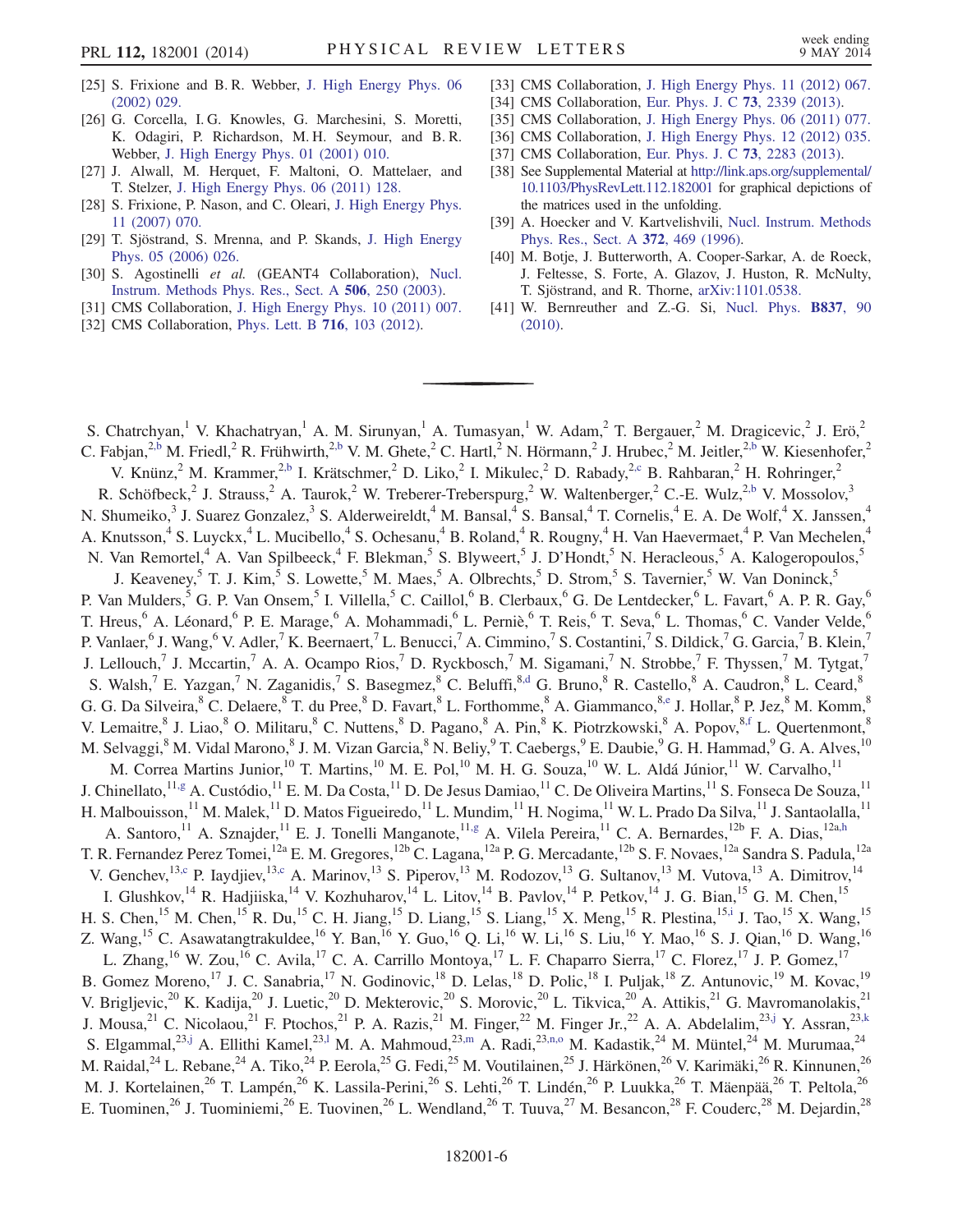D. Denegri,<sup>28</sup> B. Fabbro,<sup>28</sup> J. L. Faure,<sup>28</sup> F. Ferri,<sup>28</sup> S. Ganjour,<sup>28</sup> A. Givernaud,<sup>28</sup> P. Gras,<sup>28</sup> G. Hamel de Monchenault,<sup>28</sup> P. Jarry,<sup>28</sup> E. Locci,<sup>28</sup> J. Malcles,<sup>28</sup> A. Nayak,<sup>28</sup> J. Rander,<sup>28</sup> A. Rosowsky,<sup>28</sup> M. Titov,<sup>28</sup> S. Baffioni,<sup>29</sup> F. Beaudette,<sup>29</sup> P. Busson,<sup>29</sup> C. Charlot,<sup>29</sup> N. Daci,<sup>29</sup> T. Dahms,<sup>29</sup> M. Dalchenko,<sup>29</sup> L. Dobrzynski,<sup>29</sup> A. Florent,<sup>29</sup> R. Granier de Cassagnac,<sup>29</sup> M. Haguenauer,<sup>29</sup> P. Miné,<sup>29</sup> C. Mironov,<sup>29</sup> I. N. Naranjo,<sup>29</sup> M. Nguyen,<sup>29</sup> C. Ochando,<sup>29</sup> P. Paganini,<sup>29</sup> D. Sabes,<sup>29</sup> R. Salerno,<sup>29</sup> Y. Sirois,<sup>29</sup> C. Veelken,<sup>29</sup> Y. Yilmaz,<sup>29</sup> A. Zabi,<sup>29</sup> J.-L. Agram,<sup>30,p</sup> J. Andrea,<sup>30</sup> D. Bloch,<sup>30</sup> J.-M. Brom,<sup>30</sup> E. C. Chabert,<sup>30</sup> C. Collard,<sup>30</sup> E. Conte,<sup>30,p</sup> F. Drouhin,<sup>30,p</sup> J.-C. Fontaine,<sup>30,p</sup> D. Gelé,<sup>30</sup> U. Goerlach,<sup>30</sup> C. Goetzmann,<sup>30</sup> P. Juillot,<sup>30</sup> A.-C. Le Bihan,<sup>30</sup> P. Van Hove,<sup>30</sup> S. Gadrat,<sup>31</sup> S. Beauceron,<sup>32</sup> N. Beaupere,<sup>32</sup> G. Boudoul,<sup>32</sup> S. Brochet,<sup>32</sup> J. Chasserat,<sup>32</sup> R. Chierici,<sup>32</sup> D. Contardo,<sup>32</sup> P. Depasse,<sup>32</sup> H. El Mamouni,<sup>32</sup> J. Fan,<sup>32</sup> J. Fay,<sup>32</sup> S. Gascon,<sup>32</sup> M. Gouzevitch,<sup>32</sup> B. Ille,<sup>32</sup> T. Kurca,<sup>32</sup> M. Lethuillier,<sup>32</sup> L. Mirabito,<sup>32</sup> S. Perries,<sup>32</sup> J. D. Ruiz Alvarez,<sup>32,q</sup> L. Sgandurra,<sup>32</sup> V. Sordini,<sup>32</sup> M. Vander Donckt,<sup>32</sup> P. Verdier,<sup>32</sup> S. Viret,<sup>32</sup> H. Xiao,<sup>32</sup> Z. Tsamalaidze,<sup>33,r</sup> C. Autermann,<sup>34</sup> S. Beranek,<sup>34</sup> M. Bontenackels,<sup>34</sup> B. Calpas,<sup>34</sup> M. Edelhoff,<sup>34</sup> L. Feld,<sup>34</sup> O. Hindrichs,<sup>34</sup> K. Klein,<sup>34</sup> A. Ostapchuk,<sup>34</sup> A. Perieanu,<sup>34</sup> F. Raupach,<sup>34</sup> J. Sammet,<sup>34</sup> S. Schael,<sup>34</sup> D. Sprenger,<sup>34</sup> H. Weber,<sup>34</sup> B. Wittmer,<sup>34</sup> V. Zhukov,<sup>34,f</sup> M. Ata,<sup>35</sup> J. Caudron,<sup>35</sup> E. Dietz-Laursonn,<sup>35</sup> D. Duchardt,<sup>35</sup> M. Erdmann,<sup>35</sup> R. Fischer,<sup>35</sup> A. Güth,<sup>35</sup> T. Hebbeker,<sup>35</sup> C. Heidemann,<sup>35</sup> K. Hoepfner,<sup>35</sup> D. Klingebiel,<sup>35</sup> S. Knutzen,<sup>35</sup> P. Kreuzer,<sup>35</sup> M. Merschmeyer,<sup>35</sup> A. Meyer,<sup>35</sup> M. Olschewski,<sup>35</sup> K. Padeken,<sup>35</sup> P. Papacz,<sup>35</sup> H. Reithler,<sup>35</sup> S. A. Schmitz,<sup>35</sup> L. Sonnenschein,<sup>35</sup> D. Teyssier,<sup>35</sup> S. Thüer,<sup>35</sup> M. Weber,<sup>35</sup> V. Cherepanov,<sup>36</sup> Y. Erdogan,<sup>36</sup> G. Flügge,<sup>36</sup> H. Geenen,<sup>36</sup> M. Geisler,<sup>36</sup> W. Haj Ahmad,<sup>36</sup> F. Hoehle,<sup>36</sup> B. Kargoll,<sup>36</sup> T. Kress,<sup>36</sup> Y. Kuessel,<sup>36</sup> J. Lingemann,<sup>36,c</sup> A. Nowack,<sup>36</sup> I. M. Nugent,<sup>36</sup> L. Perchalla,<sup>36</sup> O. Pooth,<sup>36</sup> A. Stahl,<sup>36</sup> I. Asin,<sup>37</sup> N. Bartosik,<sup>37</sup> J. Behr,<sup>37</sup> W. Behrenhoff,<sup>37</sup> U. Behrens,<sup>37</sup> A. J. Bell,<sup>37</sup> M. Bergholz,<sup>37,s</sup> A. Bethani,<sup>37</sup> K. Borras,<sup>37</sup> A. Burgmeier,<sup>37</sup> A. Cakir,<sup>37</sup> L. Calligaris,<sup>37</sup> A. Campbell,<sup>37</sup> S. Choudhury,<sup>37</sup> F. Costanza,<sup>37</sup> C. Diez Pardos,<sup>37</sup> S. Dooling,<sup>37</sup> T. Dorland,<sup>37</sup> G. Eckerlin,<sup>37</sup> D. Eckstein,<sup>37</sup> T. Eichhorn,<sup>37</sup> G. Flucke,<sup>37</sup> A. Geiser,<sup>37</sup> A. Grebenyuk,<sup>37</sup> P. Gunnellini,<sup>37</sup> S. Habib,<sup>37</sup> J. Hauk,<sup>37</sup> G. Hellwig,<sup>37</sup> M. Hempel,<sup>37</sup> D. Horton,<sup>37</sup> H. Jung,<sup>37</sup> M. Kasemann,<sup>37</sup> P. Katsas,<sup>37</sup> C. Kleinwort,<sup>37</sup> M. Krämer,<sup>37</sup> D. Krücker,<sup>37</sup> W. Lange,<sup>37</sup> J. Leonard,<sup>37</sup> K. Lipka,<sup>37</sup> W. Lohmann,<sup>37,s</sup> B. Lutz,<sup>37</sup> R. Mankel,<sup>37</sup> I. Marfin,<sup>37</sup> I.-A. Melzer-Pellmann,<sup>37</sup> A. B. Meyer,<sup>37</sup> J. Mnich,<sup>37</sup> A. Mussgiller,<sup>37</sup> S. Naumann-Emme,<sup>37</sup> O. Novgorodova,<sup>37</sup> F. Nowak,<sup>37</sup> H. Perrey,<sup>37</sup> A. Petrukhin,<sup>37</sup> D. Pitzl,<sup>37</sup> R. Placakyte,<sup>37</sup> A. Raspereza,<sup>37</sup> P. M. Ribeiro Cipriano, <sup>37</sup> C. Riedl, <sup>37</sup> E. Ron, <sup>37</sup> M. Ö. Sahin, <sup>37</sup> J. Salfeld-Nebgen, <sup>37</sup> R. Schmidt,<sup>37,s</sup> T. Schoerner-Sadenius,<sup>37</sup> M. Schröder,<sup>37</sup> M. Stein,<sup>37</sup> A. D. R. Vargas Trevino,<sup>37</sup> R. Walsh,<sup>37</sup> C. Wissing,<sup>37</sup> M. Aldaya Martin,<sup>38</sup> V. Blobel,<sup>38</sup> H. Enderle,<sup>38</sup> J. Erfle,<sup>38</sup> E. Garutti,<sup>38</sup> M. Görner,<sup>38</sup> M. Gosselink,<sup>38</sup> J. Haller,<sup>38</sup> K. Heine,<sup>38</sup> R. S. Höing,<sup>38</sup> H. Kirschenmann,<sup>38</sup> R. Klanner,<sup>38</sup> R. Kogler,<sup>38</sup> J. Lange,<sup>38</sup> I. Marchesini,<sup>38</sup> J. Ott,<sup>38</sup> T. Peiffer,<sup>38</sup> N. Pietsch,<sup>38</sup> D. Rathjens,<sup>38</sup> C. Sander,<sup>38</sup> H. Schettler,<sup>38</sup> P. Schleper,<sup>38</sup> E. Schlieckau,<sup>38</sup> A. Schmidt,<sup>38</sup> M. Seidel,<sup>38</sup> J. Sibille,<sup>38,t</sup> V. Sola,<sup>38</sup> H. Stadie,<sup>38</sup> G. Steinbrück,<sup>38</sup> D. Troendle,<sup>38</sup> E. Usai,<sup>38</sup> L. Vanelderen,<sup>38</sup> C. Barth,<sup>39</sup> C. Baus,<sup>39</sup> J. Berger,<sup>39</sup> C. Böser,<sup>39</sup> E. Butz,<sup>39</sup> T. Chwalek,<sup>39</sup> W. De Boer,<sup>39</sup> A. Descroix,<sup>39</sup> A. Dierlamm,<sup>39</sup> M. Feindt,<sup>39</sup> M. Guthoff,<sup>39,c</sup> F. Hartmann,<sup>39,c</sup> T. Hauth,  $39, c$  H. Held,  $39$  K. H. Hoffmann,  $39$  U. Husemann,  $39$  I. Katkov,  $39, f$  A. Kornmayer,  $39, c$  E. Kuznetsova,  $39$ P. Lobelle Pardo,<sup>39</sup> D. Martschei,<sup>39</sup> M. U. Mozer,<sup>39</sup> Th. Müller,<sup>39</sup> M. Niegel,<sup>39</sup> A. Nürnberg,<sup>39</sup> O. Oberst,<sup>39</sup> G. Quast,<sup>39</sup> K. Rabbertz,<sup>39</sup> F. Ratnikov,<sup>39</sup> S. Röcker,<sup>39</sup> F.-P. Schilling,<sup>39</sup> G. Schott,<sup>39</sup> H. J. Simonis,<sup>39</sup> F. M. Stober,<sup>39</sup> R. Ulrich,<sup>39</sup> J. Wagner-Kuhr,<sup>39</sup> S. Wayand,<sup>39</sup> T. Weiler,<sup>39</sup> R. Wolf,<sup>39</sup> M. Zeise,<sup>39</sup> G. Anagnostou,<sup>40</sup> G. Daskalakis,<sup>40</sup> T. Geralis,<sup>40</sup> S. Kesisoglou,<sup>40</sup> A. Kyriakis,<sup>40</sup> D. Loukas,<sup>40</sup> A. Markou,<sup>40</sup> C. Markou,<sup>40</sup> E. Ntomari,<sup>40</sup> I. Topsis-giotis,<sup>40</sup> L. Gouskos,<sup>41</sup> A. Panagiotou,<sup>41</sup> N. Saoulidou,<sup>41</sup> E. Stiliaris,<sup>41</sup> X. Aslanoglou,<sup>42</sup> I. Evangelou,<sup>42</sup> G. Flouris,<sup>42</sup> C. Foudas,<sup>42</sup> P. Kokkas,<sup>42</sup> N. Manthos,<sup>42</sup> I. Papadopoulos,<sup>42</sup> E. Paradas,<sup>42</sup> G. Bencze,<sup>43</sup> C. Hajdu,<sup>43</sup> P. Hidas,<sup>43</sup> D. Horvath,<sup>43,u</sup> F. Sikler,<sup>43</sup> V. Veszpremi,<sup>43</sup> G. Vesztergombi,<sup>43,v</sup> A. J. Zsigmond,<sup>43</sup> N. Beni,<sup>44</sup> S. Czellar,<sup>44</sup> J. Molnar,<sup>44</sup> J. Palinkas,<sup>44</sup> Z. Szillasi,<sup>44</sup> J. Karancsi,<sup>45</sup> P. Raics,<sup>45</sup> Z. L. Trocsanyi,<sup>45</sup> B. Ujvari,<sup>45</sup> S. K. Swain,<sup>46,w</sup> S. B. Beri,<sup>47</sup> V. Bhatnagar,<sup>47</sup> N. Dhingra,<sup>47</sup> R. Gupta, $^{47}$  M. Kaur, $^{47}$  M. Z. Mehta, $^{47}$  M. Mittal, $^{47}$  N. Nishu, $^{47}$  A. Sharma, $^{47}$  J. B. Singh, $^{47}$  Ashok Kumar, $^{48}$  Arun Kumar, $^{48}$ S. Ahuja,<sup>48</sup> A. Bhardwaj,<sup>48</sup> B. C. Choudhary,<sup>48</sup> A. Kumar,<sup>48</sup> S. Malhotra,<sup>48</sup> M. Naimuddin,<sup>48</sup> K. Ranjan,<sup>48</sup> P. Saxena,<sup>48</sup> V. Sharma,<sup>48</sup> R. K. Shivpuri,<sup>48</sup> S. Banerjee,<sup>49</sup> S. Bhattacharya,<sup>49</sup> K. Chatterjee,<sup>49</sup> S. Dutta,<sup>49</sup> B. Gomber,<sup>49</sup> Sa. Jain,<sup>49</sup> Sh. Jain,<sup>49</sup> R. Khurana,<sup>49</sup> A. Modak,<sup>49</sup> S. Mukherjee,<sup>49</sup> D. Roy,<sup>49</sup> S. Sarkar,<sup>49</sup> M. Sharan,<sup>49</sup> A. P. Singh,<sup>49</sup> A. Abdulsalam,<sup>50</sup> D. Dutta,<sup>50</sup> S. Kailas,<sup>50</sup> V. Kumar,<sup>50</sup> A. K. Mohanty,<sup>50,c</sup> L. M. Pant,<sup>50</sup> P. Shukla,<sup>50</sup> A. Topkar,<sup>50</sup> T. Aziz,<sup>51</sup> R. M. Chatterjee,<sup>51</sup> S. Ganguly,<sup>51</sup> S. Ghosh,<sup>51</sup> M. Guchait,<sup>51,x</sup> A. Gurtu,<sup>51,y</sup> G. Kole,<sup>51</sup> S. Kumar,<sup>51</sup> M. Maity,<sup>51,z</sup> G. Majumder,<sup>51</sup> K. Mazumdar,<sup>51</sup> G. B. Mohanty,<sup>51</sup> B. Parida,<sup>51</sup> K. Sudhakar,<sup>51</sup> N. Wickramage,<sup>51,aa</sup> S. Banerjee,<sup>52</sup> S. Dugad,<sup>52</sup> H. Arfaei,<sup>53</sup> H. Bakhshiansohi,<sup>53</sup> H. Behnamian,<sup>53</sup> S. M. Etesami,<sup>53,bb</sup> A. Fahim,<sup>53,cc</sup> A. Jafari,<sup>53</sup> M. Khakzad,<sup>53</sup> M. Mohammadi Najafabadi,<sup>53</sup> M. Naseri,<sup>53</sup> S. Paktinat Mehdiabadi,<sup>53</sup> B. Safarzadeh,<sup>53,dd</sup> M. Zeinali,<sup>53</sup> M. Grunewald,<sup>54</sup> M. Abbrescia,<sup>55a,55b</sup> L. Barbone,<sup>55a,55b</sup> C. Calabria,<sup>55a,55b</sup> S. S. Chhibra,<sup>55a,55b</sup> A. Colaleo,<sup>55a</sup> D. Creanza,<sup>55a,55c</sup>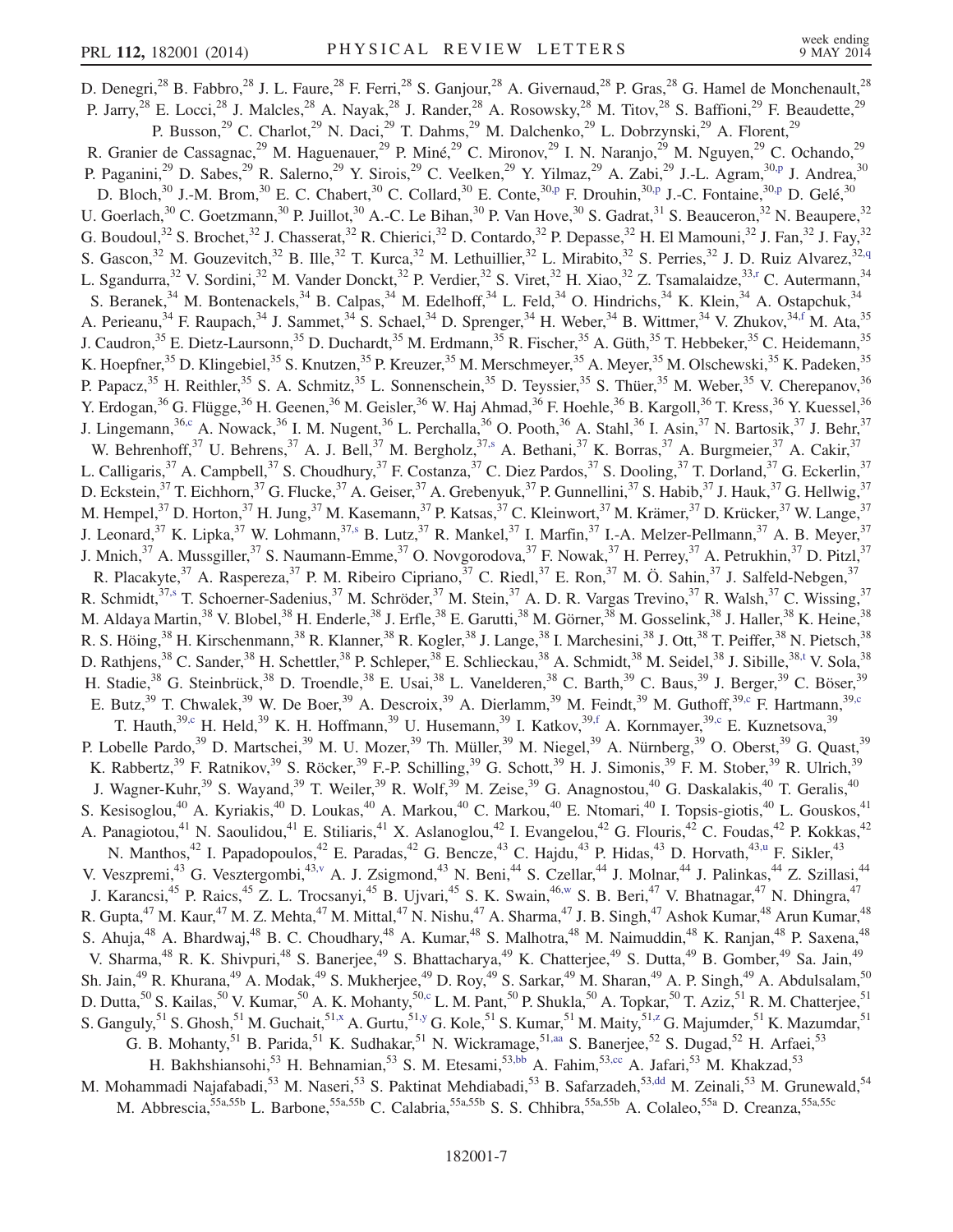N. De Filippis,<sup>55a,55c</sup> M. De Palma,<sup>55a,55b</sup> L. Fiore,<sup>55a</sup> G. Iaselli,<sup>55a,55c</sup> G. Maggi,<sup>55a,55c</sup> M. Maggi,<sup>55a</sup> B. Marangelli,<sup>55a,55b</sup> S. My,<sup>55a,55c</sup> S. Nuzzo,<sup>55a,55b</sup> N. Pacifico,<sup>55a</sup> A. Pompili,<sup>55a,55b</sup> G. Pugliese,<sup>55a,55c</sup> R. Radogna,<sup>55a,55b</sup> G. Selvaggi,<sup>55a,55b</sup> L. Silvestris,<sup>55a</sup> G. Singh,<sup>55a,55b</sup> R. Venditti,<sup>55a,55b</sup> P. Verwilligen,<sup>55a</sup> G. Zito,<sup>55a</sup> G. Abbiendi,<sup>56a</sup> A. C. Benvenuti,<sup>56a</sup> D. Bonacorsi,<sup>56a,56b</sup> S. Braibant-Giacomelli,<sup>56a,56b</sup> L. Brigliadori,<sup>56a,56b</sup> R. Campanini,<sup>56a,56b</sup> P. Capiluppi,<sup>56a,56b</sup> A. Castro,<sup>56a,56b</sup> F. R. Cavallo,<sup>56a</sup> G. Codispoti,<sup>56a,56b</sup> M. Cuffiani,<sup>56a,56b</sup> G. M. Dallavalle,<sup>56a</sup> F. Fabbri,<sup>56a</sup> A. Fanfani,<sup>56a,56b</sup> D. Fasanella,<sup>56a,56b</sup> P. Giacomelli,<sup>56a</sup> C. Grandi,<sup>56a</sup> L. Guiducci,<sup>56a,56b</sup> S. Marcellini,<sup>56a</sup> G. Masetti,<sup>56a</sup> M. Meneghelli,<sup>56a,56b</sup> A. Montanari,<sup>56a</sup> F. L. Navarria,<sup>56a,56b</sup> F. Odorici,<sup>56a</sup> A. Perrotta,<sup>56a</sup> F. Primavera,<sup>56a,56b</sup> A. M. Rossi,<sup>56a,56b</sup> T. Rovelli,<sup>56a,56b</sup> G. P. Siroli,<sup>56a,56b</sup> N. Tosi,<sup>56a,56b</sup> R. Travaglini,<sup>56a,56b</sup> S. Albergo,<sup>57a,57b</sup> G. Cappello,<sup>57a</sup> M. Chiorboli,<sup>57a,57b</sup> S. Costa,<sup>57a,57b</sup> F. Giordano,<sup>57a,67b</sup> R. Potenza,<sup>57a,57b</sup> A. Tricomi,<sup>57a,57b</sup> C. Tuve,<sup>57</sup> F. Giordano, <sup>57a,c</sup> R. Potenza, <sup>57a,57b</sup> A. Tricomi, <sup>57a,57b</sup> C. Tuve, <sup>57a,57b</sup> G. Barbagli, <sup>58a</sup> V. Ciulli, <sup>58a,58b</sup> C. Civinini, <sup>58a</sup> R. D'Alessandro,<sup>58a,58b</sup> E. Focardi,<sup>58a,58b</sup> E. Gallo,<sup>58a</sup> S. Gonzi,<sup>58a,58b</sup> V. Gori,<sup>58a,58b</sup> P. Lenzi,<sup>58a,58b</sup> M. Meschini,<sup>58a</sup> S. Paoletti,<sup>58a</sup> G. Sguazzoni,<sup>58a</sup> A. Tropiano,<sup>58a,58b</sup> L. Benussi,<sup>59</sup> S. Bianco,<sup>59</sup> F. Fabbri,<sup>59</sup> D. Piccolo,<sup>59</sup> P. Fabbricatore,<sup>60a</sup> R. Ferretti,<sup>60a,60b</sup> F. Ferro,<sup>60a</sup> M. Lo Vetere,<sup>60a,60b</sup> R. Musenich,<sup>60a</sup> E. Robutti,<sup>60a</sup> S. Tosi,<sup>60a,60b</sup> A. Benaglia,<sup>61a</sup> M. E. Dinardo, <sup>61a,61b</sup> S. Fiorendi, <sup>61a,61b,c</sup> S. Gennai, <sup>61a</sup> A. Ghezzi, <sup>61a,61b</sup> P. Govoni, <sup>61a,61b</sup> M. T. Lucchini, <sup>61a,61b,c</sup> S. Malvezzi,<sup>61a</sup> R. A. Manzoni,<sup>61a,61b,c</sup> A. Martelli,<sup>61a,61b,c</sup> D. Menasce,<sup>61a</sup> L. Moroni,<sup>61a</sup> M. Paganoni,<sup>61a,61b</sup> D. Pedrini,<sup>61a</sup> S. Ragazzi,<sup>61a,61b</sup> N. Redaelli,<sup>61a</sup> T. Tabarelli de Fatis,<sup>61a,61b</sup> S. Buontempo,<sup>62a</sup> N. Cavallo,<sup>62a,62c</sup> F. Fabozzi,<sup>62a,62c</sup> A. O. M. Iorio, <sup>62a,62b</sup> L. Lista, <sup>62a</sup> S. Meola, <sup>62a,62d,c</sup> M. Merola, <sup>62a</sup> P. Paolucci, <sup>62a,c</sup> P. Azzi, <sup>63a</sup> N. Bacchetta, <sup>63a</sup> M. Bellato, <sup>63a</sup> D. Bisello,<sup>63a,63b</sup> A. Branca,<sup>63a,63b</sup> R. Carlin,<sup>63a,63b</sup> P. Checchia,<sup>63a</sup> T. Dorigo,<sup>63a</sup> U. Dosselli,<sup>63a</sup> M. Galanti,<sup>63a,63b,c</sup> F. Gasparini,<sup>63a,63b</sup> U. Gasparini,<sup>63a,63b</sup> P. Giubilato,<sup>63a,63b</sup> A. Gozzelino,<sup>63a</sup> K. Kanishchev,<sup>63a,63c</sup> S. Lacaprara,<sup>63a</sup> I. Lazzizzera,<sup>63a,63c</sup> M. Margoni,<sup>63a,63b</sup> A. T. Meneguzzo,<sup>63a,63b</sup> J. Pazzini,<sup>63a,63b</sup> M. Pegoraro,<sup>63a</sup> N. Pozzobon,<sup>63a,63b</sup> P. Ronchese,<sup>63a,63b</sup> F. Simonetto,<sup>63a,63b</sup> E. Torassa,<sup>63a</sup> M. Tosi,<sup>63a,63b</sup> A. Triossi,<sup>63a</sup> P. Zotto,<sup>63a,63b</sup> A. Zucchetta,<sup>63a,63b</sup> G. Zumerle,  $^{63a,63b}$  M. Gabusi,  $^{64a,64b}$  S. P. Ratti,  $^{64a,64b}$  C. Riccardi,  $^{64a,64b}$  P. Vitulo,  $^{64a,64b}$  M. Biasini,  $^{65a,65b}$  G. M. Bilei,  $^{65a}$ L. Fanò,<sup>65a,65b</sup> P. Lariccia,<sup>65a,65b</sup> G. Mantovani,<sup>65a,65b</sup> M. Menichelli,<sup>65a</sup> A. Nappi,<sup>65a,65b,a</sup> F. Romeo,<sup>65a,65b</sup> A. Saha,<sup>65a</sup> A. Santocchia,<sup>65a,65b</sup> A. Spiezia,<sup>65a,65b</sup> K. Androsov,<sup>66a,ee</sup> P. Azzurri,<sup>66a</sup> G. Bagliesi,<sup>66a</sup> J. Bernardini,<sup>66a</sup> T. Boccali,<sup>66a</sup> G. Broccolo,<sup>66a,66c</sup> R. Castaldi,<sup>66a</sup> M. A. Ciocci,<sup>66a,ee</sup> R. Dell'Orso,<sup>66a</sup> F. Fiori,<sup>66a,66c</sup> L. Foà,<sup>66a,66c</sup> A. Giassi,<sup>66a</sup> M. T. Grippo, <sup>66a,ee</sup> A. Kraan, <sup>66a</sup> F. Ligabue, <sup>66a,66c</sup> T. Lomtadze, <sup>66a</sup> L. Martini, <sup>66a,66b</sup> A. Messineo, <sup>66a,66b</sup> C. S. Moon, <sup>66a,ff</sup> F. Palla,<sup>66a</sup> A. Rizzi,<sup>66a,66b</sup> A. Savoy-Navarro,<sup>66a,gg</sup> A. T. Serban,<sup>66a</sup> P. Spagnolo,<sup>66a</sup> P. Squillacioti,<sup>66a,ee</sup> R. Tenchini,<sup>66a</sup> G. Tonelli,<sup>66a,66b</sup> A. Venturi,<sup>66a</sup> P. G. Verdini,<sup>66a</sup> C. Vernieri,<sup>66a,66c</sup> L. Barone,<sup>67a,67b</sup> F. Cavallari,<sup>67a</sup> D. Del Re,<sup>67a,67b</sup> M. Diemoz, <sup>67a</sup> M. Grassi, <sup>67a,67b</sup> C. Jorda, <sup>67a</sup> E. Longo, <sup>67a,67b</sup> F. Margaroli, <sup>67a,67b</sup> P. Meridiani, <sup>67a</sup> F. Micheli, <sup>67a,67b</sup> S. Nourbakhsh,<sup>67a,67b</sup> G. Organtini,<sup>67a,67b</sup> R. Paramatti,<sup>67a</sup> S. Rahatlou,<sup>67a,67b</sup> C. Rovelli,<sup>67a</sup> L. Soffi,<sup>67a,67b</sup> P. Traczyk,<sup>67a,67b</sup> N. Amapane,<sup>68a,68b</sup> R. Arcidiacono,<sup>68a,68c</sup> S. Argiro,<sup>68a,68b</sup> M. Arneodo,<sup>68a,68c</sup> R. Bellan,<sup>68a,68b</sup> C. Biino,<sup>68a</sup> N. Cartiglia,<sup>68a</sup> S. Casasso,<sup>68a,68b</sup> M. Costa,<sup>68a,68b</sup> A. Degano,<sup>68a,68b</sup> N. Demaria,<sup>68a</sup> C. Mariotti,<sup>68a</sup> S. Maselli,<sup>68a</sup> E. Migliore,<sup>68a,68b</sup> V. Monaco,<sup>68a,68b</sup> M. Musich,<sup>68a</sup> M. M. Obertino,<sup>68a,68c</sup> G. Ortona,<sup>68a,68b</sup> L. Pacher,<sup>68a,68b</sup> N. Pastrone,<sup>68a</sup> M. Pelliccioni,<sup>68a,c</sup> A. Potenza,<sup>68a,68b</sup> A. Romero,<sup>68a,68b</sup> M. Ruspa,<sup>68a,68c</sup> R. Sacchi,<sup>68a,68b</sup> A. Solano,<sup>68a,68b</sup> A. Staiano,<sup>68a</sup> U. Tamponi,<sup>68a</sup> S. Belforte,<sup>69a</sup> V. Candelise,<sup>69a,69b</sup> M. Casarsa,<sup>69a</sup> F. Cossutti,<sup>69a,c</sup> G. Della Ricca,<sup>69a,69b</sup> B. Gobbo,<sup>69a</sup> C. La Licata,<sup>69a,69b</sup> M. Marone,<sup>69a,69b</sup> D. Montanino,<sup>69a,69b</sup> A. Penzo,<sup>69a</sup> A. Schizzi,<sup>69a,69b</sup> T. Umer,<sup>69a,69b</sup> A. Zanetti,<sup>69a</sup> S. Chang,<sup>70</sup> T. Y. Kim,<sup>70</sup> S. K. Nam,<sup>70</sup> D. H. Kim,<sup>71</sup> G. N. Kim,<sup>71</sup> J. E. Kim,<sup>71</sup> D. J. Kong,<sup>71</sup> S. Lee,<sup>71</sup> Y. D. Oh,<sup>71</sup> H. Park,<sup>71</sup> D. C. Son,<sup>71</sup> J. Y. Kim,<sup>72</sup> Zero J. Kim,<sup>72</sup> S. Song,<sup>72</sup> S. Choi,<sup>73</sup> D. Gyun,<sup>73</sup> B. Hong,<sup>73</sup> M. Jo,<sup>73</sup> H. Kim,<sup>73</sup> Y. Kim,<sup>73</sup> K. S. Lee,<sup>73</sup> S. K. Park,<sup>73</sup> Y. Roh,<sup>73</sup> M. Choi,<sup>74</sup> J. H. Kim,<sup>74</sup> C. Park,<sup>74</sup> I. C. Park,<sup>74</sup> S. Park,<sup>74</sup> G. Ryu,<sup>74</sup> Y. Choi,<sup>75</sup> Y. K. Choi,<sup>75</sup> J. Goh,<sup>75</sup> M. S. Kim,<sup>75</sup> E. Kwon,<sup>75</sup> B. Lee,<sup>75</sup> J. Lee,<sup>75</sup> S. Lee,<sup>75</sup> H. Seo,<sup>75</sup> I. Yu,<sup>75</sup> A. Juodagalvis,<sup>76</sup> H. Castilla-Valdez,<sup>77</sup> E. De La Cruz-Burelo,<sup>77</sup> I. Heredia-de La Cruz,<sup>77,hh</sup> R. Lopez-Fernandez,<sup>77</sup> J. Martínez-Ortega,<sup>77</sup> A. Sanchez-Hernandez,<sup>77</sup> L. M. Villasenor-Cendejas,<sup>77</sup> S. Carrillo Moreno,<sup>78</sup> F. Vazquez Valencia,<sup>78</sup> H. A. Salazar Ibarguen,<sup>79</sup> E. Casimiro Linares,<sup>80</sup> A. Morelos Pineda, <sup>80</sup> D. Krofcheck, <sup>81</sup> P. H. Butler, <sup>82</sup> R. Doesburg, <sup>82</sup> S. Reucroft, <sup>82</sup> H. Silverwood, <sup>82</sup> M. Ahmad, <sup>83</sup> M. I. Asghar, <sup>83</sup> J. Butt, <sup>83</sup> H. R. Hoorani, <sup>83</sup> S. Khalid, <sup>83</sup> W. A. Khan, <sup>83</sup> T. Khurshid, <sup>83</sup> S. Qazi, <sup>83</sup> M. A. Shah, <sup>83</sup> M. Shoaib, <sup>83</sup> H. Bialkowska,  $^{84}$  M. Bluj,  $^{84,ii}$  B. Boimska,  $^{84}$  T. Frueboes,  $^{84}$  M. Górski,  $^{84}$  M. Kazana,  $^{84}$  K. Nawrocki,  $^{84}$ K. Romanowska-Rybinska, <sup>84</sup> M. Szleper, <sup>84</sup> G. Wrochna, <sup>84</sup> P. Zalewski, <sup>84</sup> G. Brona, <sup>85</sup> K. Bunkowski, <sup>85</sup> M. Cwiok, <sup>85</sup> W. Dominik,<sup>85</sup> K. Doroba,<sup>85</sup> A. Kalinowski,<sup>85</sup> M. Konecki,<sup>85</sup> J. Krolikowski,<sup>85</sup> M. Misiura,<sup>85</sup> W. Wolszczak,<sup>85</sup> P. Bargassa,<sup>86</sup> C. Beirão Da Cruz E Silva, <sup>86</sup> P. Faccioli, <sup>86</sup> P. G. Ferreira Parracho, <sup>86</sup> M. Gallinaro, <sup>86</sup> F. Nguyen, <sup>86</sup> J. Rodrigues Antunes, <sup>86</sup> J. Seixas, <sup>86,c</sup> J. Varela, <sup>86</sup> P. Vischia, <sup>86</sup> S. Afanasiev, <sup>87</sup> P. Bunin, <sup>87</sup> M. Gavrilenko, <sup>87</sup> I. Golutvin, <sup>87</sup> I. Gorbunov, <sup>87</sup> A. Kamenev,<sup>87</sup> V. Karjavin,<sup>87</sup> V. Konoplyanikov,<sup>87</sup> A. Lanev,<sup>87</sup> A. Malakhov,<sup>87</sup> V. Matveev,<sup>87</sup> P. Moisenz,<sup>87</sup> V. Palichik,<sup>87</sup>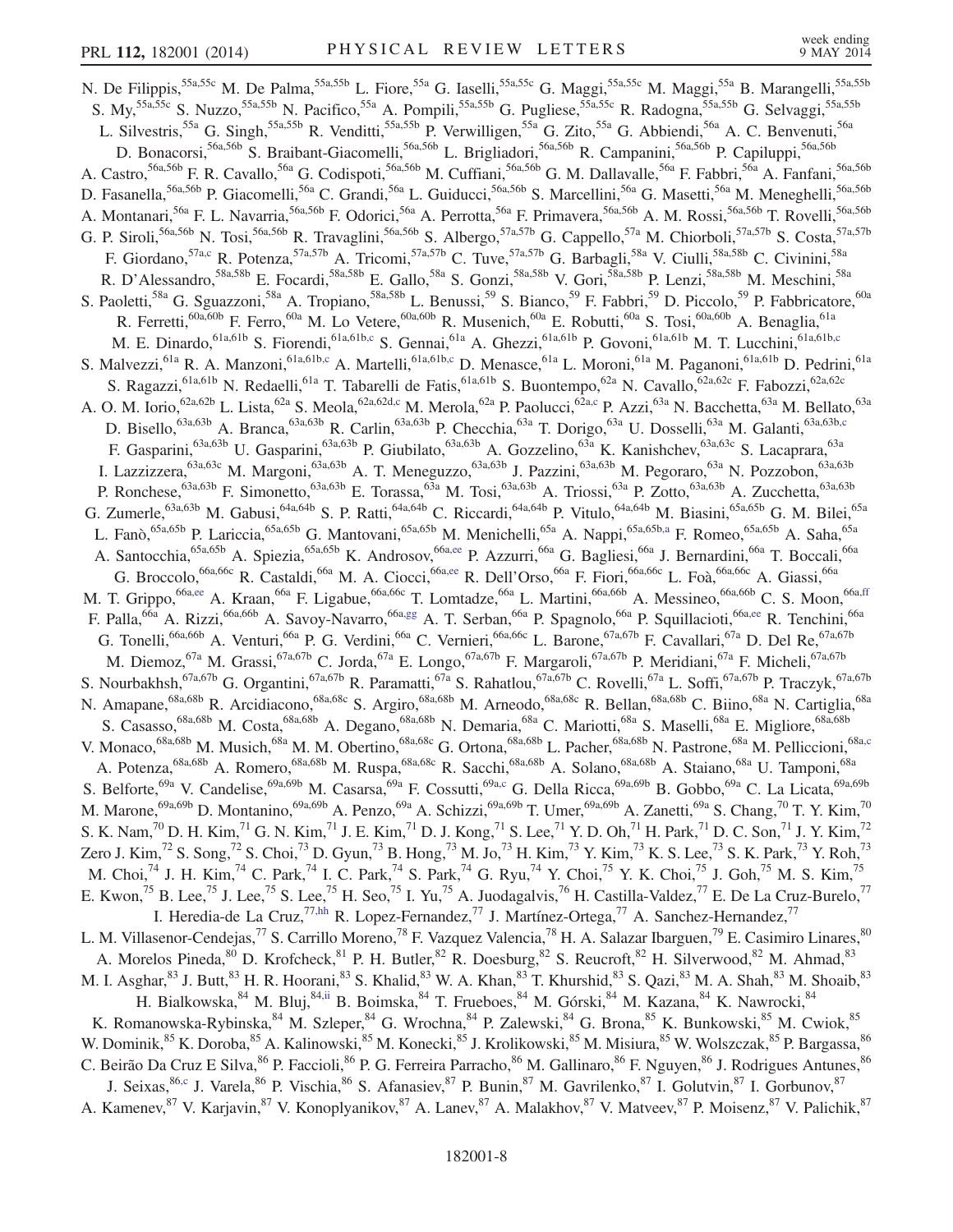V. Perelygin,<sup>87</sup> S. Shmatov,<sup>87</sup> N. Skatchkov,<sup>87</sup> V. Smirnov,<sup>87</sup> A. Zarubin,<sup>87</sup> V. Golovtsov,<sup>88</sup> Y. Ivanov,<sup>88</sup> V. Kim,<sup>88</sup> P. Levchenko, <sup>88</sup> V. Murzin, <sup>88</sup> V. Oreshkin, <sup>88</sup> I. Smirnov, <sup>88</sup> V. Sulimov, <sup>88</sup> L. Uvarov, <sup>88</sup> S. Vavilov, <sup>88</sup> A. Vorobyev, <sup>88</sup> An. Vorobyev, <sup>88</sup> Yu. Andreev, <sup>89</sup> A. Dermenev, <sup>89</sup> S. Gninenko, <sup>89</sup> N. Golubev, <sup>89</sup> M. Kirsanov, <sup>89</sup> N. Krasnikov, <sup>89</sup> A. Pashenkov, <sup>89</sup> D. Tlisov, <sup>89</sup> A. Toropin, <sup>89</sup> V. Epshteyn, <sup>90</sup> V. Gavrilov, <sup>90</sup> N. Lychkovskaya, <sup>90</sup> V. Popov, <sup>90</sup> G. Safronov, <sup>90</sup> S. Semenov,<sup>90</sup> A. Spiridonov,<sup>90</sup> V. Stolin,<sup>90</sup> E. Vlasov,<sup>90</sup> A. Zhokin,<sup>90</sup> V. Andreev,<sup>91</sup> M. Azarkin,<sup>91</sup> I. Dremin,<sup>91</sup> M. Kirakosyan,<sup>91</sup> A. Leonidov,<sup>91</sup> G. Mesyats,<sup>91</sup> S. V. Rusakov,<sup>91</sup> A. Vinogradov,<sup>91</sup> A. Belyaev,<sup>92</sup> E. Boos,<sup>92</sup> V. Bunichev,<sup>92</sup> M. Dubinin,<sup>92,h</sup> L. Dudko,<sup>92</sup> V. Klyukhin,<sup>92</sup> O. Kodolova,<sup>92</sup> I. Lokhtin,<sup>92</sup> A. Markina,<sup>92</sup> S. Obraztsov,<sup>92</sup> M. Perfilov,<sup>92</sup> S. Petrushanko,<sup>92</sup> V. Savrin,<sup>92</sup> N. Tsirova,<sup>92</sup> I. Azhgirey,<sup>93</sup> I. Bayshev,<sup>93</sup> S. Bitioukov,<sup>93</sup> V. Kachanov,<sup>93</sup> A. Kalinin,<sup>93</sup> D. Konstantinov,  $^{93}$  V. Krychkine,  $^{93}$  V. Petrov,  $^{93}$  R. Ryutin,  $^{93}$  A. Sobol,  $^{93}$  L. Tourtchanovitch,  $^{93}$  S. Troshin,  $^{93}$  N. Tyurin,  $^{93}$ A. Uzunian, <sup>93</sup> A. Volkov, <sup>93</sup> P. Adzic, <sup>94,jj</sup> M. Djordjevic, <sup>94</sup> M. Ekmedzic, <sup>94</sup> J. Milosevic, <sup>94</sup> M. Aguilar-Benitez, <sup>95</sup> J. Alcaraz Maestre, <sup>95</sup> C. Battilana, <sup>95</sup> E. Calvo, <sup>95</sup> M. Cerrada, <sup>95</sup> M. Chamizo Llatas, <sup>95,d</sup> N. Colino, <sup>95</sup> B. De La Cruz, <sup>95</sup> A. Delgado Peris,<sup>95</sup> D. Domínguez Vázquez,<sup>95</sup> C. Fernandez Bedoya,<sup>95</sup> J. P. Fernández Ramos,<sup>95</sup> A. Ferrando,<sup>95</sup> J. Flix,<sup>95</sup> M. C. Fouz,<sup>95</sup> P. Garcia-Abia,<sup>95</sup> O. Gonzalez Lopez,<sup>95</sup> S. Goy Lopez,<sup>95</sup> J. M. Hernandez,<sup>95</sup> M. I. Josa,<sup>95</sup> G. Merino,<sup>95</sup> E. Navarro De Martino, <sup>95</sup> J. Puerta Pelayo, <sup>95</sup> A. Quintario Olmeda, <sup>95</sup> I. Redondo, <sup>95</sup> L. Romero, <sup>95</sup> M. S. Soares, <sup>95</sup> C. Willmott,<sup>95</sup> C. Albajar,<sup>96</sup> J. F. de Trocóniz,<sup>96</sup> H. Brun,<sup>97</sup> J. Cuevas,<sup>97</sup> J. Fernandez Menendez,<sup>97</sup> S. Folgueras,<sup>97</sup> I. Gonzalez Caballero,<sup>97</sup> L. Lloret Iglesias,<sup>97</sup> J. A. Brochero Cifuentes,<sup>98</sup> I. J. Cabrillo,<sup>98</sup> A. Calderon,<sup>98</sup> S. H. Chuang,<sup>98</sup> J. Duarte Campderros,<sup>98</sup> M. Fernandez,<sup>98</sup> G. Gomez,<sup>98</sup> J. Gonzalez Sanchez,<sup>98</sup> A. Graziano,<sup>98</sup> A. Lopez Virto,<sup>98</sup> J. Marco,<sup>98</sup> R. Marco,<sup>98</sup> C. Martinez Rivero,<sup>98</sup> F. Matorras,<sup>98</sup> F. J. Munoz Sanchez,<sup>98</sup> J. Piedra Gomez,<sup>98</sup> T. Rodrigo,<sup>98</sup> A. Y. Rodríguez-Marrero,<sup>98</sup> A. Ruiz-Jimeno,<sup>98</sup> L. Scodellaro,<sup>98</sup> I. Vila,<sup>98</sup> R. Vilar Cortabitarte,<sup>98</sup> D. Abbaneo,<sup>99</sup> E. Auffray,<sup>99</sup> G. Auzinger,<sup>99</sup> M. Bachtis,<sup>99</sup> P. Baillon,<sup>99</sup> A. H. Ball,<sup>99</sup> D. Barney,<sup>99</sup> J. Bendavid,<sup>99</sup> L. Benhabib,<sup>99</sup> J. F. Benitez,<sup>99</sup> C. Bernet,<sup>99,i</sup> G. Bianchi,<sup>99</sup> P. Bloch,<sup>99</sup> A. Bocci,<sup>99</sup> A. Bonato,<sup>99</sup> O. Bondu,<sup>99</sup> C. Botta,<sup>99</sup> H. Breuker,<sup>99</sup> T. Camporesi,<sup>99</sup> G. Cerminara,<sup>99</sup> T. Christiansen,<sup>99</sup> J. A. Coarasa Perez,<sup>99</sup> S. Colafranceschi,<sup>99,kk</sup> M. D'Alfonso,<sup>99</sup> D. d'Enterria,<sup>99</sup> A. Dabrowski,<sup>99</sup> A. David,<sup>99</sup> F. De Guio,<sup>99</sup> A. De Roeck,<sup>99</sup> S. De Visscher,<sup>99</sup> S. Di Guida,<sup>99</sup> M. Dobson,<sup>99</sup> N. Dupont-Sagorin,<sup>99</sup> A. Elliott-Peisert,<sup>99</sup> J. Eugster,<sup>99</sup> G. Franzoni,<sup>99</sup> W. Funk,<sup>99</sup> M. Giffels,<sup>99</sup> D. Gigi,<sup>99</sup> K. Gill,<sup>99</sup> M. Girone,<sup>99</sup> M. Giunta,<sup>99</sup> F. Glege,<sup>99</sup> R. Gomez-Reino Garrido,<sup>99</sup> S. Gowdy,<sup>99</sup> R. Guida,<sup>99</sup> J. Hammer,<sup>99</sup> M. Hansen,<sup>99</sup> M. P. Harris,<sup>99</sup> A. Hinzmann,<sup>99</sup> V. Innocente,<sup>99</sup> P. Janot,<sup>99</sup> E. Karavakis,<sup>99</sup> K. Kousouris,<sup>99</sup> K. Krajczar,<sup>99</sup> P. Lecoq,<sup>99</sup> C. Lourenço,<sup>99</sup> N. Magini,<sup>99</sup> L. Malgeri,<sup>99</sup> M. Mannelli,<sup>99</sup> L. Masetti,<sup>99</sup> F. Meijers,<sup>99</sup> S. Mersi,<sup>99</sup> E. Meschi,<sup>99</sup> F. Moortgat,<sup>99</sup> M. Mulders, <sup>99</sup> P. Musella, <sup>99</sup> L. Orsini, <sup>99</sup> E. Palencia Cortezon, <sup>99</sup> E. Perez, <sup>99</sup> L. Perrozzi, <sup>99</sup> A. Petrilli, <sup>99</sup> G. Petrucciani, <sup>99</sup> A. Pfeiffer,<sup>99</sup> M. Pierini,<sup>99</sup> M. Pimiä,<sup>99</sup> D. Piparo,<sup>99</sup> M. Plagge,<sup>99</sup> A. Racz,<sup>99</sup> W. Reece,<sup>99</sup> G. Rolandi,<sup>99, Il</sup> M. Rovere,<sup>99</sup> H. Sakulin,<sup>99</sup> F. Santanastasio,<sup>99</sup> C. Schäfer,<sup>99</sup> C. Schwick,<sup>99</sup> S. Sekmen,<sup>99</sup> A. Sharma,<sup>99</sup> P. Siegrist,<sup>99</sup> P. Silva,<sup>99</sup> M. Simon,<sup>99</sup> P. Sphicas,<sup>99,mm</sup> J. Steggemann,<sup>99</sup> B. Stieger,<sup>99</sup> M. Stoye,<sup>99</sup> A. Tsirou,<sup>99</sup> G. I. Veres,<sup>99,v</sup> J. R. Vlimant,<sup>99</sup> H. K. Wöhri,<sup>99</sup> W. D. Zeuner,<sup>99</sup> W. Bertl,<sup>100</sup> K. Deiters,<sup>100</sup> W. Erdmann,<sup>100</sup> K. Gabathuler,<sup>100</sup> R. Horisberger,<sup>100</sup> Q. Ingram,<sup>100</sup> H. C. Kaestli,<sup>100</sup> S. König,<sup>100</sup> D. Kotlinski,<sup>100</sup> U. Langenegger,<sup>100</sup> D. Renker,<sup>100</sup> T. Rohe,<sup>100</sup> F. Bachmair,<sup>101</sup> L. Bäni,<sup>101</sup> L. Bianchini,<sup>101</sup> P. Bortignon,<sup>101</sup> M. A. Buchmann,<sup>101</sup> B. Casal,<sup>101</sup> N. Chanon,<sup>101</sup> A. Deisher,<sup>101</sup> G. Dissertori,<sup>101</sup> M. Dittmar,<sup>101</sup> M. Donegà,<sup>101</sup> M. Dünser,<sup>101</sup> P. Eller,<sup>101</sup> C. Grab,<sup>101</sup> D. Hits,<sup>101</sup> W. Lustermann,<sup>101</sup> B. Mangano,<sup>101</sup> A. C. Marini,<sup>101</sup> P. Martinez Ruiz del Arbol,<sup>101</sup> D. Meister,<sup>101</sup> N. Mohr,<sup>101</sup> C. Nägeli,<sup>101,nn</sup> P. Nef,<sup>101</sup> F. Nessi-Tedaldi,<sup>101</sup> F. Pandolfi,<sup>101</sup> L. Pape,<sup>101</sup> F. Pauss,<sup>101</sup> M. Peruzzi,<sup>101</sup> M. Quittnat,<sup>101</sup> F. J. Ronga,<sup>101</sup> M. Rossini,<sup>101</sup> A. Starodumov,<sup>101,00</sup> M. Takahashi,<sup>101</sup> L. Tauscher,<sup>101,a</sup> K. Theofilatos,<sup>101</sup> D. Treille,<sup>101</sup> R. Wallny,<sup>101</sup> H. A. Weber,<sup>101</sup> C. Amsler,<sup>102,pp</sup> V. Chiochia,  $^{102}$  A. De Cosa,  $^{102}$  C. Favaro,  $^{102}$  M. Ivova Rikova,  $^{102}$  B. Kilminster,  $^{102}$  B. Millan Mejias,  $^{102}$  J. Ngadiuba,  $^{102}$ P. Robmann,<sup>102</sup> H. Snoek,<sup>102</sup> S. Taroni,<sup>102</sup> M. Verzetti,<sup>102</sup> Y. Yang,<sup>102</sup> M. Cardaci,<sup>103</sup> K. H. Chen,<sup>103</sup> C. Ferro,<sup>103</sup> C. M. Kuo,<sup>103</sup> S. W. Li,<sup>103</sup> W. Lin,<sup>103</sup> Y. J. Lu,<sup>103</sup> R. Volpe,<sup>103</sup> S. S. Yu,<sup>103</sup> P. Bartalini,<sup>104</sup> P. Chang,<sup>104</sup> Y. H. Chang,<sup>104</sup> Y. W. Chang,<sup>104</sup> Y. Chao,<sup>104</sup> K. F. Chen,<sup>104</sup> P. H. Chen,<sup>104</sup> C. Dietz,<sup>104</sup> U. Grundler,<sup>104</sup> W.-S. Hou,<sup>104</sup> Y. Hsiung,<sup>104</sup> K. Y. Kao,<sup>104</sup> Y. J. Lei,<sup>104</sup> Y. F. Liu,<sup>104</sup> R.-S. Lu,<sup>104</sup> D. Majumder,<sup>104</sup> E. Petrakou,<sup>104</sup> X. Shi,<sup>104</sup> J. G. Shiu,<sup>104</sup> Y. M. Tzeng,<sup>104</sup> M. Wang,<sup>104</sup> R. Wilken,<sup>104</sup> B. Asavapibhop,<sup>105</sup> N. Suwonjandee,<sup>105</sup> A. Adiguzel,<sup>106</sup> M. N. Bakirci,<sup>106,qq</sup> S. Cerci,<sup>106,rr</sup> C. Dozen,<sup>106</sup> I. Dumanoglu,<sup>106</sup> E. Eskut,<sup>106</sup> S. Girgis,<sup>106</sup> G. Gokbulut,<sup>106</sup> E. Gurpinar,<sup>106</sup> I. Hos,<sup>106</sup> E. E. Kangal,<sup>106</sup> A. Kayis Topaksu,<sup>106</sup> G. Onengut,<sup>106,ss</sup> K. Ozdemir,<sup>106</sup> S. Ozturk,<sup>106,qq</sup> A. Polatoz,<sup>106</sup> K. Sogut,<sup>106,tt</sup> D. Sunar Cerci,<sup>106,rr</sup> B. Tali, $^{106,\text{rr}}$  H. Topakli, $^{106,\text{qq}}$  M. Vergili, $^{106}$  I. V. Akin, $^{107}$  T. Aliev, $^{107}$  B. Bilin, $^{107}$  S. Bilmis, $^{107}$  M. Deniz, $^{107}$  H. Gamsizkan, $^{107}$ A. M. Guler,<sup>107</sup> G. Karapinar,<sup>107,uu</sup> K. Ocalan,<sup>107</sup> A. Ozpineci,<sup>107</sup> M. Serin,<sup>107</sup> R. Sever,<sup>107</sup> U. E. Surat,<sup>107</sup> M. Yalvac,<sup>107</sup> M. Zeyrek,<sup>107</sup> E. Gülmez,<sup>108</sup> B. Isildak,<sup>108,vv</sup> M. Kaya,<sup>108,ww</sup> O. Kaya,<sup>108,ww</sup> S. Ozkorucuklu,<sup>108,xx</sup> N. Sonmez,<sup>108,yy</sup>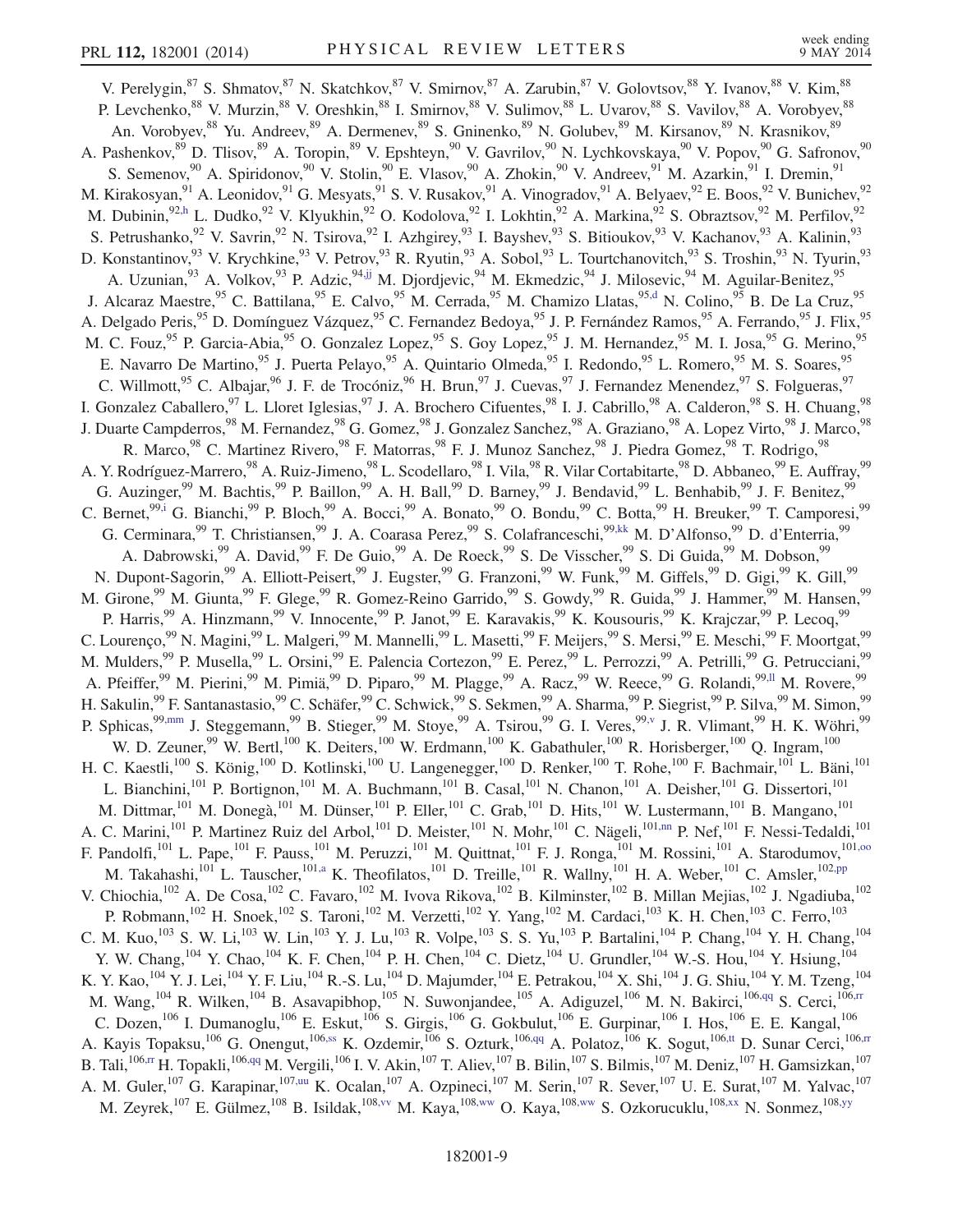H. Bahtiyar,<sup>109,zz</sup> E. Barlas,<sup>109</sup> K. Cankocak,<sup>109</sup> Y. O. Günaydin,<sup>109,aaa</sup> F. I. Vardarlı,<sup>109</sup> M. Yücel,<sup>109</sup> L. Levchuk,<sup>110</sup> P. Sorokin,<sup>110</sup> J. J. Brooke,<sup>111</sup> E. Clement,<sup>111</sup> D. Cussans,<sup>111</sup> H. Flacher,<sup>111</sup> R. Frazier,<sup>111</sup> J. Goldstein,<sup>111</sup> M. Grimes,<sup>111</sup> G. P. Heath,<sup>111</sup> H. F. Heath,<sup>111</sup> J. Jacob,<sup>111</sup> L. Kreczko,<sup>111</sup> C. Lucas,<sup>111</sup> Z. Meng,<sup>111</sup> D. M. Newbold,<sup>111,bbb</sup> S. Paramesvaran, <sup>111</sup> A. Poll, <sup>111</sup> S. Senkin, <sup>111</sup> V. J. Smith, <sup>111</sup> T. Williams, <sup>111</sup> K. W. Bell, <sup>112</sup> A. Belyaev, <sup>112, ccc</sup> C. Brew, <sup>112</sup> R. M. Brown,<sup>112</sup> D. J. A. Cockerill,<sup>112</sup> J. A. Coughlan,<sup>112</sup> K. Harder,<sup>112</sup> S. Harper,<sup>112</sup> J. Ilic,<sup>112</sup> E. Olaiya,<sup>112</sup> D. Petyt,<sup>112</sup> C. H. Shepherd-Themistocleous,<sup>112</sup> A. Thea,<sup>112</sup> I. R. Tomalin,<sup>112</sup> W. J. Womersley,<sup>112</sup> S. D. Worm,<sup>112</sup> M. Baber,<sup>113</sup> R. Bainbridge,<sup>113</sup> O. Buchmuller,<sup>113</sup> D. Burton,<sup>113</sup> D. Colling,<sup>113</sup> N. Cripps,<sup>113</sup> M. Cutajar,<sup>113</sup> P. Dauncey,<sup>113</sup> G. Davies,<sup>113</sup> M. Della Negra,<sup>113</sup> W. Ferguson,<sup>113</sup> J. Fulcher,<sup>113</sup> D. Futyan,<sup>113</sup> A. Gilbert,<sup>113</sup> A. Guneratne Bryer,<sup>113</sup> G. Hall,<sup>113</sup> Z. Hatherell,<sup>113</sup> J. Hays,<sup>113</sup> G. Iles,<sup>113</sup> M. Jarvis,<sup>113</sup> G. Karapostoli,<sup>113</sup> M. Kenzie,<sup>113</sup> R. Lane,<sup>113</sup> R. Lucas,<sup>113,bbb</sup> L. Lyons,<sup>113</sup> A.-M. Magnan,<sup>113</sup> J. Marrouche,<sup>113</sup> B. Mathias,<sup>113</sup> R. Nandi,<sup>113</sup> J. Nash,<sup>113</sup> A. Nikitenko,<sup>113,00</sup> J. Pela,<sup>113</sup> M. Pesaresi,<sup>113</sup> K. Petridis,<sup>113</sup> M. Pioppi,<sup>113,ddd</sup> D. M. Raymond,<sup>113</sup> S. Rogerson,<sup>113</sup> A. Rose,<sup>113</sup> C. Seez,<sup>113</sup> P. Sharp,<sup>113,a</sup> A. Sparrow,<sup>113</sup> A. Tapper,<sup>113</sup> M. Vazquez Acosta,<sup>113</sup> T. Virdee,<sup>113</sup> S. Wakefield,<sup>113</sup> N. Wardle,<sup>113</sup> J. E. Cole,<sup>114</sup> P. R. Hobson,<sup>114</sup> A. Khan,<sup>114</sup> P. Kyberd,<sup>114</sup> D. Leggat,<sup>114</sup> D. Leslie,<sup>114</sup> W. Martin,<sup>114</sup> I. D. Reid,<sup>114</sup> P. Symonds,<sup>114</sup> L. Teodorescu,<sup>114</sup> M. Turner,<sup>114</sup> J. Dittmann,<sup>115</sup> K. Hatakeyama,<sup>115</sup> A. Kasmi,<sup>115</sup> H. Liu,<sup>115</sup> T. Scarborough,<sup>115</sup> O. Charaf,<sup>116</sup> S. I. Cooper,<sup>116</sup> C. Henderson,<sup>116</sup> P. Rumerio,<sup>116</sup> A. Avetisyan,<sup>117</sup> T. Bose,<sup>117</sup> C. Fantasia,<sup>117</sup> A. Heister,<sup>117</sup> P. Lawson,<sup>117</sup> D. Lazic,<sup>117</sup> J. Rohlf,<sup>117</sup> D. Sperka,<sup>117</sup> J. St. John,<sup>117</sup> L. Sulak,<sup>117</sup> J. Alimena,<sup>118</sup> S. Bhattacharya,<sup>118</sup> G. Christopher,<sup>118</sup> D. Cutts,<sup>118</sup> Z. Demiragli,<sup>118</sup> A. Ferapontov,<sup>118</sup> A. Garabedian,<sup>118</sup> U. Heintz,<sup>118</sup> S. Jabeen,<sup>118</sup> G. Kukartsev,<sup>118</sup> E. Laird,<sup>118</sup> G. Landsberg,  $^{118}$  M. Luk,  $^{118}$  M. Narain,  $^{118}$  M. Segala,  $^{118}$  T. Sinthuprasith,  $^{118}$  T. Speer,  $^{118}$  J. Swanson,  $^{118}$  R. Breedon,  $^{119}$ G. Breto,  $^{119}$  M. Calderon De La Barca Sanchez,  $^{119}$  S. Chauhan,  $^{119}$  M. Chertok,  $^{119}$  J. Conway,  $^{119}$  R. Conway,  $^{119}$  P. T. Cox,  $^{119}$ R. Erbacher,  $^{119}$  M. Gardner,  $^{119}$  W. Ko,  $^{119}$  A. Kopecky,  $^{119}$  R. Lander,  $^{119}$  T. Miceli,  $^{119}$  D. Pellett,  $^{119}$  J. Pilot,  $^{119}$  F. Ricci-Tam,  $^{119}$ B. Rutherford,<sup>119</sup> M. Searle,<sup>119</sup> S. Shalhout,<sup>119</sup> J. Smith,<sup>119</sup> M. Squires,<sup>119</sup> M. Tripathi,<sup>119</sup> S. Wilbur,<sup>119</sup> R. Yohay,<sup>119</sup> V. Andreev,<sup>120</sup> D. Cline,<sup>120</sup> R. Cousins,<sup>120</sup> S. Erhan,<sup>120</sup> P. Everaerts,<sup>120</sup> C. Farrell,<sup>120</sup> M. Felcini,<sup>120</sup> J. Hauser,<sup>120</sup> M. Ignatenko,<sup>120</sup> C. Jarvis,<sup>120</sup> G. Rakness,<sup>120</sup> P. Schlein,<sup>120,a</sup> E. Takasugi,<sup>120</sup> V. Valuev,<sup>120</sup> M. Weber,<sup>120</sup> J. Babb,<sup>121</sup> R. Clare,<sup>121</sup> J. Ellison,<sup>121</sup> J. W. Gary,<sup>121</sup> G. Hanson,<sup>121</sup> J. Heilman,<sup>121</sup> P. Jandir,<sup>121</sup> F. Lacroix,<sup>121</sup> H. Liu,<sup>121</sup> O. R. Long,<sup>121</sup> A. Luthra,<sup>121</sup> M. Malberti,<sup>121</sup> H. Nguyen,<sup>121</sup> A. Shrinivas,<sup>121</sup> J. Sturdy,<sup>121</sup> S. Sumowidagdo,<sup>121</sup> S. Wimpenny,<sup>121</sup> W. Andrews,<sup>122</sup> J. G. Branson,<sup>122</sup> G. B. Cerati,<sup>122</sup> S. Cittolin,<sup>122</sup> R. T. D'Agnolo,<sup>122</sup> D. Evans,<sup>122</sup> A. Holzner,<sup>122</sup> R. Kelley,<sup>122</sup> D. Kovalskyi,<sup>122</sup> M. Lebourgeois,<sup>122</sup> J. Letts,<sup>122</sup> I. Macneill,<sup>122</sup> S. Padhi,<sup>122</sup> C. Palmer,<sup>122</sup> M. Pieri,<sup>122</sup> M. Sani,<sup>122</sup> V. Sharma,<sup>122</sup> S. Simon,<sup>122</sup> E. Sudano,<sup>122</sup> M. Tadel,<sup>122</sup> Y. Tu,<sup>122</sup> A. Vartak,<sup>122</sup> S. Wasserbaech,<sup>122,eee</sup> F. Würthwein,<sup>122</sup> A. Yagil,<sup>122</sup> J. Yoo,<sup>122</sup> D. Barge,<sup>123</sup> C. Campagnari,<sup>123</sup> T. Danielson,<sup>123</sup> K. Flowers,<sup>123</sup> P. Geffert,<sup>123</sup> C. George,<sup>123</sup> F. Golf,<sup>123</sup> J. Incandela,<sup>123</sup> C. Justus,<sup>123</sup> R. Magaña Villalba,<sup>123</sup> N. Mccoll,<sup>123</sup> V. Pavlunin,<sup>123</sup> J. Richman,<sup>123</sup> R. Rossin,<sup>123</sup> D. Stuart,<sup>123</sup> W. To,<sup>123</sup> C. West,<sup>123</sup> A. Apresyan,<sup>124</sup> A. Bornheim,<sup>124</sup> J. Bunn,<sup>124</sup> Y. Chen,<sup>124</sup> E. Di Marco,<sup>124</sup> J. Duarte,<sup>124</sup> D. Kcira,<sup>124</sup> A. Mott,<sup>124</sup> H. B. Newman,<sup>124</sup> C. Pena,<sup>124</sup> C. Rogan,<sup>124</sup> M. Spiropulu,<sup>124</sup> V. Timciuc,<sup>124</sup> R. Wilkinson,<sup>124</sup> S. Xie,<sup>124</sup> R. Y. Zhu,<sup>124</sup> V. Azzolini,<sup>125</sup> A. Calamba,<sup>125</sup> R. Carroll,<sup>125</sup> T. Ferguson,<sup>125</sup> Y. Iiyama,<sup>125</sup> D. W. Jang,<sup>125</sup> M. Paulini,<sup>125</sup> J. Russ,<sup>125</sup> H. Vogel,<sup>125</sup> I. Vorobiev,<sup>125</sup> J. P. Cumalat,<sup>126</sup> B. R. Drell,<sup>126</sup> W. T. Ford,<sup>126</sup> A. Gaz,<sup>126</sup> E. Luiggi Lopez,<sup>126</sup> U. Nauenberg,<sup>126</sup> J. G. Smith,<sup>126</sup> K. Stenson,<sup>126</sup> K. A. Ulmer,<sup>126</sup> S. R. Wagner,<sup>126</sup> J. Alexander,<sup>127</sup> A. Chatterjee,<sup>127</sup> N. Eggert,<sup>127</sup> L. K. Gibbons,<sup>127</sup> W. Hopkins,<sup>127</sup> A. Khukhunaishvili,<sup>127</sup> B. Kreis,<sup>127</sup> N. Mirman,<sup>127</sup> G. Nicolas Kaufman,<sup>127</sup> J. R. Patterson,<sup>127</sup> A. Ryd,<sup>127</sup> E. Salvati,<sup>127</sup> W. Sun,<sup>127</sup> W. D. Teo,<sup>127</sup> J. Thom,<sup>127</sup> J. Thompson,<sup>127</sup> J. Tucker,<sup>127</sup> Y. Weng,<sup>127</sup> L. Winstrom,<sup>127</sup> P. Wittich,<sup>127</sup> D. Winn,<sup>128</sup> S. Abdullin,<sup>129</sup> M. Albrow,<sup>129</sup> J. Anderson,<sup>129</sup> G. Apollinari,<sup>129</sup> L. A. T. Bauerdick,<sup>129</sup> A. Beretvas,<sup>129</sup> J. Berryhill,<sup>129</sup> P. C. Bhat,<sup>129</sup> K. Burkett,<sup>129</sup> J. N. Butler,<sup>129</sup> V. Chetluru,<sup>129</sup> H. W. K. Cheung,<sup>129</sup> F. Chlebana,<sup>129</sup> S. Cihangir,<sup>129</sup> V. D. Elvira,<sup>129</sup> I. Fisk,<sup>129</sup> J. Freeman,<sup>129</sup> Y. Gao,<sup>129</sup> E. Gottschalk,<sup>129</sup> L. Gray,<sup>129</sup> D. Green,<sup>129</sup> O. Gutsche,<sup>129</sup> D. Hare,<sup>129</sup> R. M. Harris,<sup>129</sup> J. Hirschauer,<sup>129</sup> B. Hooberman,<sup>129</sup> S. Jindariani,<sup>129</sup> M. Johnson,<sup>129</sup> U. Joshi,<sup>129</sup> K. Kaadze,<sup>129</sup> B. Klima,<sup>129</sup> S. Kwan,<sup>129</sup> J. Linacre,<sup>129</sup> D. Lincoln,<sup>129</sup> R. Lipton,<sup>129</sup> J. Lykken,<sup>129</sup> K. Maeshima,<sup>129</sup> J. M. Marraffino,<sup>129</sup> V. I. Martinez Outschoorn,<sup>129</sup> S. Maruyama,<sup>129</sup> D. Mason,<sup>129</sup> P. McBride,<sup>129</sup> K. Mishra,<sup>129</sup> S. Mrenna,<sup>129</sup> Y. Musienko,<sup>129,fff</sup> S. Nahn,<sup>129</sup> C. Newman-Holmes,<sup>129</sup> V. O'Dell,<sup>129</sup> O. Prokofyev,<sup>129</sup> N. Ratnikova,  $^{129}$  E. Sexton-Kennedy,  $^{129}$  S. Sharma,  $^{129}$  W. J. Spalding,  $^{129}$  L. Spiegel,  $^{129}$  L. Taylor,  $^{129}$  S. Tkaczyk,  $^{129}$ N. V. Tran,<sup>129</sup> L. Uplegger,<sup>129</sup> E. W. Vaandering,<sup>129</sup> R. Vidal,<sup>129</sup> J. Whitmore,<sup>129</sup> W. Wu,<sup>129</sup> F. Yang,<sup>129</sup> J. C. Yun,<sup>129</sup> D. Acosta,<sup>130</sup> P. Avery,<sup>130</sup> D. Bourilkov,<sup>130</sup> T. Cheng,<sup>130</sup> S. Das,<sup>130</sup> M. De Gruttola,<sup>130</sup> G. P. Di Giovanni,<sup>130</sup> D. Dobur,<sup>130</sup> R. D. Field,<sup>130</sup> M. Fisher,<sup>130</sup> Y. Fu,<sup>130</sup> I. K. Furic,<sup>130</sup> J. Hugon,<sup>130</sup> B. Kim,<sup>130</sup> J. Konigsberg,<sup>130</sup> A. Korytov,<sup>130</sup> A. Kropivnitskaya, <sup>130</sup> T. Kypreos, <sup>130</sup> J. F. Low, <sup>130</sup> K. Matchev, <sup>130</sup> P. Milenovic, <sup>130,ggg</sup> G. Mitselmakher, <sup>130</sup> L. Muniz, <sup>130</sup>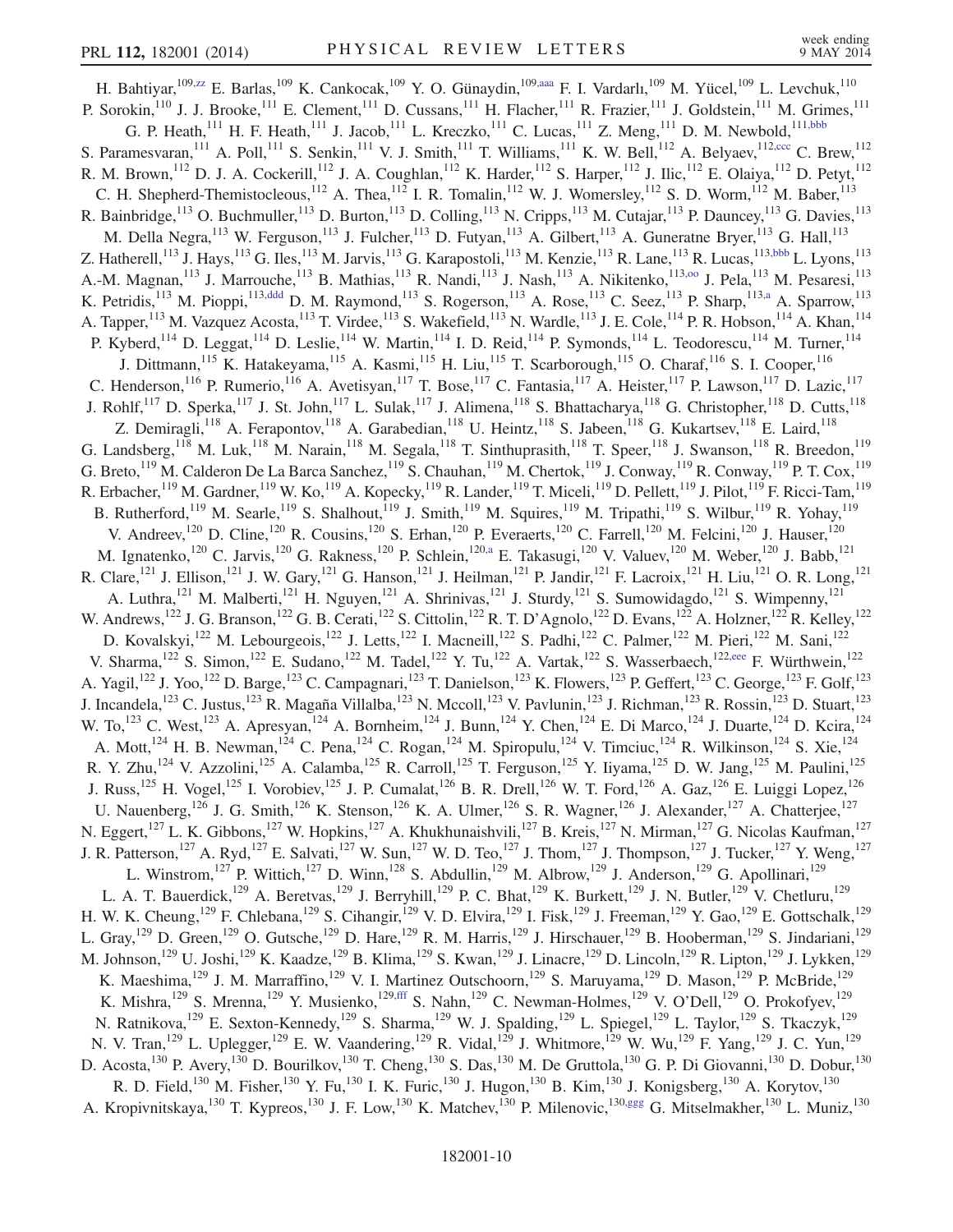A. Rinkevicius,<sup>130</sup> L. Shchutska,<sup>130</sup> N. Skhirtladze,<sup>130</sup> M. Snowball,<sup>130</sup> J. Yelton,<sup>130</sup> M. Zakaria,<sup>130</sup> V. Gaultney,<sup>131</sup> S. Hewamanage,<sup>131</sup> S. Linn,<sup>131</sup> P. Markowitz,<sup>131</sup> G. Martinez,<sup>131</sup> J. L. Rodriguez,<sup>131</sup> T. Adams,<sup>132</sup> A. Askew,<sup>132</sup> J. Bochenek,<sup>132</sup> J. Chen,<sup>132</sup> B. Diamond,<sup>132</sup> J. Haas,<sup>132</sup> S. Hagopian,<sup>132</sup> V. Hagopian,<sup>132</sup> K. F. Johnson,<sup>132</sup> H. Prosper,<sup>132</sup> V. Veeraraghavan,<sup>132</sup> M. Weinberg,<sup>132</sup> M. M. Baarmand,<sup>133</sup> B. Dorney,<sup>133</sup> M. Hohlmann,<sup>133</sup> H. Kalakhety,<sup>133</sup> F. Yumiceva,<sup>133</sup> M. R. Adams, <sup>134</sup> L. Apanasevich, <sup>134</sup> V. E. Bazterra, <sup>134</sup> R. R. Betts, <sup>134</sup> I. Bucinskaite, <sup>134</sup> R. Cavanaugh, <sup>134</sup> O. Evdokimov, <sup>134</sup> L. Gauthier, <sup>134</sup> C. E. Gerber, <sup>134</sup> D. J. Hofman, <sup>134</sup> S. Khalatyan, <sup>134</sup> P. Kurt, <sup>134</sup> D. H. Moon, <sup>134</sup> C. O'Brien, <sup>134</sup> C. Silkworth, <sup>134</sup> P. Turner,<sup>134</sup> N. Varelas,<sup>134</sup> U. Akgun,<sup>135</sup> E. A. Albayrak,<sup>135,zz</sup> B. Bilki,<sup>135,hhh</sup> W. Clarida,<sup>135</sup> K. Dilsiz,<sup>135</sup> F. Duru,<sup>135</sup> J.-P. Merlo,<sup>135</sup> H. Mermerkaya,<sup>135,iii</sup> A. Mestvirishvili,<sup>135</sup> A. Moeller,<sup>135</sup> J. Nachtman,<sup>135</sup> H. Ogul,<sup>135</sup> Y. Onel,<sup>135</sup> F. Ozok,<sup>135,zz</sup> S. Sen,<sup>135</sup> P. Tan,<sup>135</sup> E. Tiras,<sup>135</sup> J. Wetzel,<sup>135</sup> T. Yetkin,<sup>135,jjj</sup> K. Yi,<sup>135</sup> B. A. Barnett,<sup>136</sup> B. Blumenfeld,<sup>136</sup> S. Bolognesi,<sup>136</sup> D. Fehling,<sup>136</sup> A. V. Gritsan,<sup>136</sup> P. Maksimovic,<sup>136</sup> C. Martin,<sup>136</sup> M. Swartz,<sup>136</sup> A. Whitbeck,<sup>136</sup> P. Baringer,<sup>137</sup> A. Bean,<sup>137</sup> G. Benelli,<sup>137</sup> R. P. Kenny III,<sup>137</sup> M. Murray,<sup>137</sup> D. Noonan,<sup>137</sup> S. Sanders,<sup>137</sup> J. Sekaric,<sup>137</sup> R. Stringer,<sup>137</sup> Q. Wang,<sup>137</sup> J. S. Wood,<sup>137</sup> A. F. Barfuss,<sup>138</sup> I. Chakaberia,<sup>138</sup> A. Ivanov,<sup>138</sup> S. Khalil,<sup>138</sup> M. Makouski,<sup>138</sup> Y. Maravin,<sup>138</sup> L. K. Saini,<sup>138</sup> S. Shrestha,<sup>138</sup> I. Svintradze,<sup>138</sup> J. Gronberg,<sup>139</sup> D. Lange,<sup>139</sup> F. Rebassoo,<sup>139</sup> D. Wright,<sup>139</sup> A. Baden,<sup>140</sup> B. Calvert,<sup>140</sup> S. C. Eno,<sup>140</sup> J. A. Gomez,<sup>140</sup> N. J. Hadley,<sup>140</sup> R. G. Kellogg,<sup>140</sup> T. Kolberg,<sup>140</sup> Y. Lu,<sup>140</sup> M. Marionneau,<sup>140</sup> A. C. Mignerey,<sup>140</sup> K. Pedro,<sup>140</sup> A. Skuja,<sup>140</sup> J. Temple,<sup>140</sup> M. B. Tonjes,<sup>140</sup> S. C. Tonwar,<sup>140</sup> A. Apyan,<sup>141</sup> R. Barbieri,<sup>141</sup> G. Bauer,<sup>141</sup> W. Busza,<sup>141</sup> I. A. Cali,<sup>141</sup> M. Chan,<sup>141</sup> L. Di Matteo,<sup>141</sup> V. Dutta,<sup>141</sup> G. Gomez Ceballos,<sup>141</sup> M. Goncharov,<sup>141</sup> D. Gulhan,<sup>141</sup> M. Klute,<sup>141</sup> Y. S. Lai,<sup>141</sup> Y.-J. Lee,<sup>141</sup> A. Levin,<sup>141</sup> P. D. Luckey,<sup>141</sup> T. Ma,<sup>141</sup> C. Paus,<sup>141</sup> D. Ralph,<sup>141</sup> C. Roland,<sup>141</sup> G. Roland,<sup>141</sup> G. S. F. Stephans,<sup>141</sup> F. Stöckli,<sup>141</sup> K. Sumorok,<sup>141</sup> D. Velicanu,<sup>141</sup> J. Veverka,<sup>141</sup> B. Wyslouch,<sup>141</sup> M. Yang,<sup>141</sup> A. S. Yoon,<sup>141</sup> M. Zanetti,<sup>141</sup> V. Zhukova,<sup>141</sup> B. Dahmes,<sup>142</sup> A. De Benedetti,<sup>142</sup> A. Gude,<sup>142</sup> S. C. Kao,<sup>142</sup> K. Klapoetke,<sup>142</sup> Y. Kubota,<sup>142</sup> J. Mans,<sup>142</sup> N. Pastika,<sup>142</sup> R. Rusack,<sup>142</sup> A. Singovsky,<sup>142</sup> N. Tambe,<sup>142</sup> I. J. Turkewitz,<sup>142</sup> J. G. Acosta,<sup>143</sup> L. M. Cremaldi,<sup>143</sup> R. Kroeger,<sup>143</sup> S. Oliveros,<sup>143</sup> L. Perera,<sup>143</sup> R. Rahmat,<sup>143</sup> D. A. Sanders,<sup>143</sup> D. Summers,<sup>143</sup> E. Avdeeva,<sup>144</sup> K. Bloom,<sup>144</sup> S. Bose,<sup>144</sup> D. R. Claes,<sup>144</sup> A. Dominguez,<sup>144</sup> R. Gonzalez Suarez,<sup>144</sup> J. Keller,<sup>144</sup> I. Kravchenko,<sup>144</sup> J. Lazo-Flores,<sup>144</sup> S. Malik,<sup>144</sup> F. Meier,<sup>144</sup> G. R. Snow,<sup>144</sup> J. Dolen,<sup>145</sup> A. Godshalk,<sup>145</sup> I. Iashvili,<sup>145</sup> S. Jain,<sup>145</sup> A. Kharchilava,<sup>145</sup> A. Kumar,<sup>145</sup> S. Rappoccio,<sup>145</sup> Z. Wan,<sup>145</sup> G. Alverson,<sup>146</sup> E. Barberis,<sup>146</sup> D. Baumgartel,<sup>146</sup> M. Chasco,<sup>146</sup> J. Haley,<sup>146</sup> A. Massironi,<sup>146</sup> D. Nash,<sup>146</sup> T. Orimoto,<sup>146</sup> D. Trocino,<sup>146</sup> D. Wood,  $^{146}$  J. Zhang,  $^{146}$  A. Anastassov,  $^{147}$  K. A. Hahn,  $^{147}$  A. Kubik,  $^{147}$  L. Lusito,  $^{147}$  N. Mucia,  $^{147}$  N. Odell,  $^{147}$  B. Pollack,  $^{147}$ A. Pozdnyakov,<sup>147</sup> M. Schmitt,<sup>147</sup> S. Stoynev,<sup>147</sup> K. Sung,<sup>147</sup> M. Velasco,<sup>147</sup> S. Won,<sup>147</sup> D. Berry,<sup>148</sup> A. Brinkerhoff,<sup>148</sup> K. M. Chan,<sup>148</sup> A. Drozdetskiy,<sup>148</sup> M. Hildreth,<sup>148</sup> C. Jessop,<sup>148</sup> D. J. Karmgard,<sup>148</sup> J. Kolb,<sup>148</sup> K. Lannon,<sup>148</sup> W. Luo,<sup>148</sup> S. Lynch,<sup>148</sup> N. Marinelli,<sup>148</sup> D. M. Morse,<sup>148</sup> T. Pearson,<sup>148</sup> M. Planer,<sup>148</sup> R. Ruchti,<sup>148</sup> J. Slaunwhite,<sup>148</sup> N. Valls,<sup>148</sup> M. Wayne,<sup>148</sup> M. Wolf,<sup>148</sup> L. Antonelli,<sup>149</sup> B. Bylsma,<sup>149</sup> L. S. Durkin,<sup>149</sup> S. Flowers,<sup>149</sup> C. Hill,<sup>149</sup> R. Hughes,<sup>149</sup> K. Kotov,<sup>149</sup> T. Y. Ling,<sup>149</sup> D. Puigh,<sup>149</sup> M. Rodenburg,<sup>149</sup> G. Smith,<sup>149</sup> C. Vuosalo,<sup>149</sup> B. L. Winer,<sup>149</sup> H. Wolfe,<sup>149</sup> H. W. Wulsin,<sup>149</sup> E. Berry,<sup>150</sup> P. Elmer,<sup>150</sup> V. Halyo,<sup>150</sup> P. Hebda,<sup>150</sup> J. Hegeman,<sup>150</sup> A. Hunt,<sup>150</sup> P. Jindal,<sup>150</sup> S. A. Koay,<sup>150</sup> P. Lujan,<sup>150</sup> D. Marlow,<sup>150</sup> T. Medvedeva,<sup>150</sup> M. Mooney,<sup>150</sup> J. Olsen,<sup>150</sup> P. Piroué,<sup>150</sup> X. Quan,<sup>150</sup> A. Raval,<sup>150</sup> H. Saka,<sup>150</sup> D. Stickland,<sup>150</sup> C. Tully,<sup>150</sup> J. S. Werner,<sup>150</sup> S. C. Zenz,<sup>150</sup> A. Zuranski,<sup>150</sup> E. Brownson,<sup>151</sup> A. Lopez,<sup>151</sup> H. Mendez,<sup>151</sup> J. E. Ramirez Vargas,<sup>151</sup> E. Alagoz,<sup>152</sup> D. Benedetti,<sup>152</sup> G. Bolla,<sup>152</sup> D. Bortoletto,<sup>152</sup> M. De Mattia,<sup>152</sup> A. Everett,<sup>152</sup> Z. Hu,<sup>152</sup> M. Jones,<sup>152</sup> K. Jung,<sup>152</sup> M. Kress,<sup>152</sup> N. Leonardo,<sup>152</sup> D. Lopes Pegna,<sup>152</sup> V. Maroussov,<sup>152</sup> P. Merkel,<sup>152</sup> D. H. Miller,<sup>152</sup> N. Neumeister,<sup>152</sup> B. C. Radburn-Smith,<sup>152</sup> I. Shipsey,<sup>152</sup> D. Silvers,<sup>152</sup> A. Svyatkovskiy,<sup>152</sup> F. Wang,<sup>152</sup> W. Xie, <sup>152</sup> L. Xu, <sup>152</sup> H. D. Yoo, <sup>152</sup> J. Zablocki, <sup>152</sup> Y. Zheng, <sup>152</sup> N. Parashar, <sup>153</sup> A. Adair, <sup>154</sup> B. Akgun, <sup>154</sup> K. M. Ecklund, <sup>154</sup> F. J. M. Geurts,<sup>154</sup> W. Li,<sup>154</sup> B. Michlin,<sup>154</sup> B. P. Padley,<sup>154</sup> R. Redjimi,<sup>154</sup> J. Roberts,<sup>154</sup> J. Zabel,<sup>154</sup> B. Betchart,<sup>155</sup> A. Bodek,<sup>155</sup> R. Covarelli,<sup>155</sup> P. de Barbaro,<sup>155</sup> R. Demina,<sup>155</sup> Y. Eshaq,<sup>155</sup> T. Ferbel,<sup>155</sup> A. Garcia-Bellido,<sup>155</sup> P. Goldenzweig,<sup>155</sup> J. Han,<sup>155</sup> A. Harel,<sup>155</sup> D. C. Miner,<sup>155</sup> G. Petrillo,<sup>155</sup> D. Vishnevskiy,<sup>155</sup> M. Zielinski,<sup>155</sup> A. Bhatti,<sup>156</sup> R. Ciesielski,<sup>156</sup> L. Demortier,<sup>156</sup> K. Goulianos,<sup>156</sup> G. Lungu,<sup>156</sup> S. Malik,<sup>156</sup> C. Mesropian,<sup>156</sup> S. Arora,<sup>157</sup> A. Barker,<sup>157</sup> J. P. Chou,<sup>157</sup> C. Contreras-Campana,<sup>157</sup> E. Contreras-Campana,<sup>157</sup> D. Duggan,<sup>157</sup> D. Ferencek,<sup>157</sup> Y. Gershtein,<sup>157</sup> R. Gray, <sup>157</sup> E. Halkiadakis, <sup>157</sup> D. Hidas, <sup>157</sup> A. Lath, <sup>157</sup> S. Panwalkar, <sup>157</sup> M. Park, <sup>157</sup> R. Patel, <sup>157</sup> V. Rekovic, <sup>157</sup> J. Robles, <sup>157</sup> S. Salur,<sup>157</sup> S. Schnetzer,<sup>157</sup> C. Seitz,<sup>157</sup> S. Somalwar,<sup>157</sup> R. Stone,<sup>157</sup> S. Thomas,<sup>157</sup> P. Thomassen,<sup>157</sup> M. Walker,<sup>157</sup> K. Rose,<sup>158</sup> S. Spanier,<sup>158</sup> Z. C. Yang,<sup>158</sup> A. York,<sup>158</sup> O. Bouhali,<sup>159,kkk</sup> R. Eusebi,<sup>159</sup> W. Flanagan,<sup>159</sup> J. Gilmore,<sup>159</sup> T. Kamon,<sup>159,lll</sup> V. Khotilovich,<sup>159</sup> V. Krutelyov,<sup>159</sup> R. Montalvo,<sup>159</sup> I. Osipenkov,<sup>159</sup> Y. Pakhotin,<sup>159</sup> A. Perloff,<sup>159</sup> J. Roe,<sup>159</sup> A. Safonov,<sup>159</sup> T. Sakuma,<sup>159</sup> I. Suarez,<sup>159</sup> A. Tatarinov,<sup>159</sup> D. Toback,<sup>159</sup> N. Akchurin,<sup>160</sup> C. Cowden,<sup>160</sup> J. Damgov,<sup>160</sup> C. Dragoiu,<sup>160</sup> P. R. Dudero,<sup>160</sup> K. Kovitanggoon,<sup>160</sup> S. Kunori,<sup>160</sup> S. W. Lee,<sup>160</sup> T. Libeiro,<sup>160</sup> I. Volobouev,<sup>160</sup> E. Appelt,<sup>161</sup>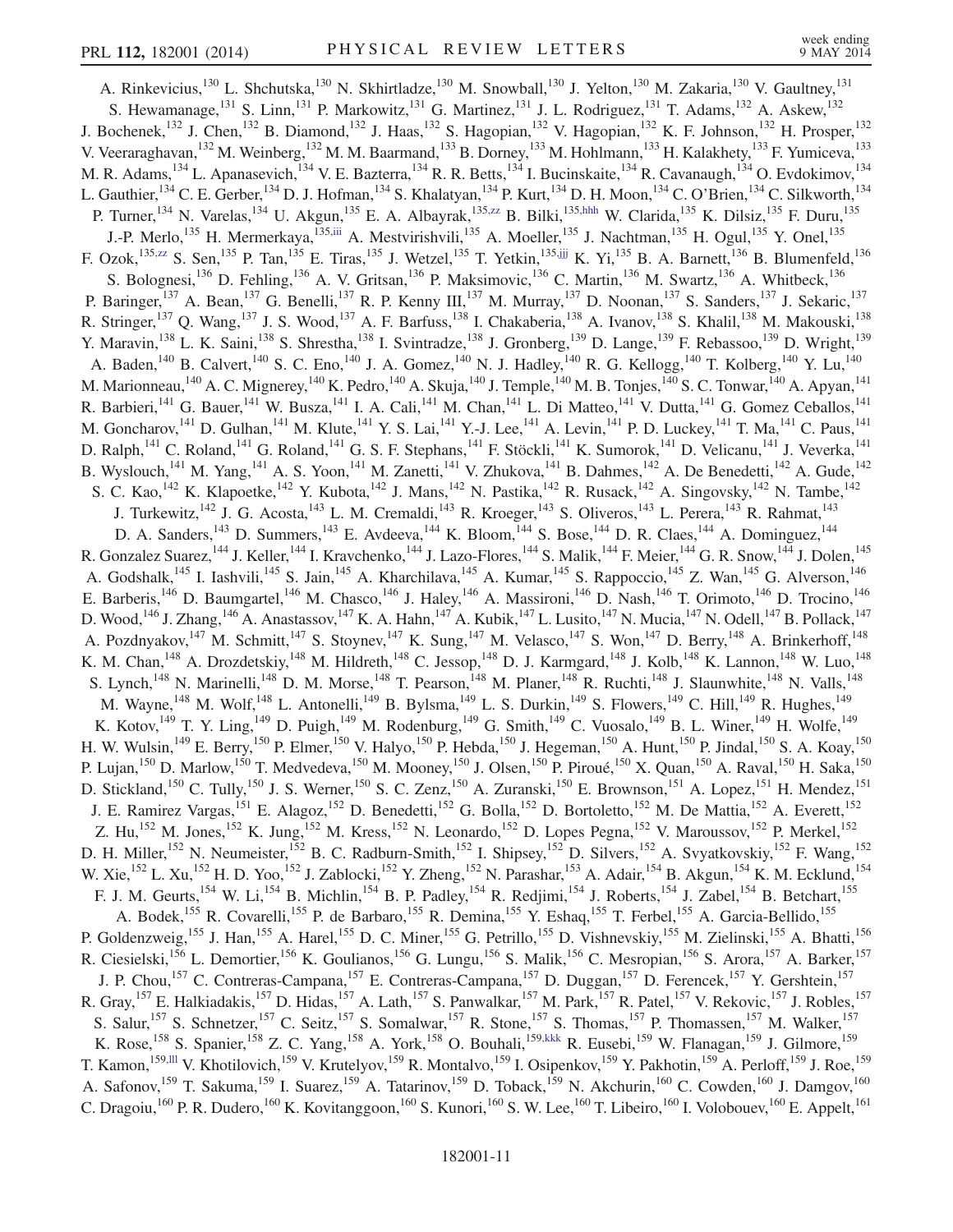A. G. Delannoy,<sup>161</sup> S. Greene,<sup>161</sup> A. Gurrola,<sup>161</sup> W. Johns,<sup>161</sup> C. Maguire,<sup>161</sup> Y. Mao,<sup>161</sup> A. Melo,<sup>161</sup> M. Sharma,<sup>161</sup> P. Sheldon,<sup>161</sup> B. Snook,<sup>161</sup> S. Tuo,<sup>161</sup> J. Velkovska,<sup>161</sup> M. W. Arenton,<sup>162</sup> S. Boutle,<sup>162</sup> B. Cox,<sup>162</sup> B. Francis,<sup>162</sup> J. Goodell,<sup>162</sup> R. Hirosky,<sup>162</sup> A. Ledovskoy,<sup>162</sup> C. Lin,<sup>162</sup> C. Neu,<sup>162</sup> J. Wood,<sup>162</sup> S. Gollapinni,<sup>163</sup> R. Harr,<sup>163</sup> P. E. Karchin,<sup>163</sup> C. Kottachchi Kankanamge Don,<sup>163</sup> P. Lamichhane,<sup>163</sup> A. Sakharov,<sup>163</sup> D. A. Belknap,<sup>164</sup> L. Borrello,<sup>164</sup> D. Carlsmith,<sup>164</sup> M. Cepeda,<sup>164</sup> S. Dasu,<sup>164</sup> S. Duric,<sup>164</sup> E. Friis,<sup>164</sup> M. Grothe,<sup>164</sup> R. Hall-Wilton,<sup>164</sup> M. Herndon,<sup>164</sup> A. Hervé,<sup>164</sup> P. Klabbers,<sup>164</sup> J. Klukas,<sup>164</sup> A. Lanaro,<sup>164</sup> R. Loveless,<sup>164</sup> A. Mohapatra,<sup>164</sup> I. Ojalvo,<sup>164</sup> T. Perry,<sup>164</sup> G. A. Pierro,<sup>164</sup> G. Polese,<sup>164</sup> I. Ross,<sup>164</sup> T. Sarangi,<sup>164</sup> A. Savin<sup>164</sup> and W. H. Smith<sup>164</sup>

(CMS Collaboration)

<sup>1</sup>Yerevan Physics Institute, Yerevan, Armenia<sup>2</sup>Institute *Servan Physics Institute*, *New Ocal W. Wign A*  $\frac{1}{2}$ Institut für Hochenergiephysik der OeAW, Wien, Austria  $\frac{3}{2}$ National Cantre for Particle and High Francy Physics, Minsk National Centre for Particle and High Energy Physics, Minsk, Belarus<br><sup>4</sup>Llniversiteit Artuarnen, Antuarnen, Belajum  $^{4}$ Universiteit Antwerpen, Antwerpen, Belgium <sup>5</sup>Vrije Universiteit Brussel, Brussel, Belgium<br><sup>6</sup>Université Libre de Pruxelles, Pruxelles, Belgium <sup>6</sup>Université Libre de Bruxelles, Bruxelles, Belgium<br><sup>7</sup>Ghent University, Ghent, Belgium  $'$ Ghent University, Ghent, Belgium<br><sup>8</sup>Université Catholique de Louvain, Louvain la N Université Catholique de Louvain, Louvain-la-Neuve, Belgium<br><sup>9</sup>Université de Mons, Mons, Belgium <sup>9</sup>Université de Mons, Mons, Belgium<br><sup>10</sup>Centro Brasileiro de Pesquisas Fisicas, Rio de Janeiro, Brazil<br><sup>11</sup>Universidade do Estado do Rio de Janeiro, Rio de Janeiro, Brazil<br><sup>12</sup>Universidade Estadual Paulista, São Paulo, B <sup>19</sup>University of Split, Split, Croatia <sup>20</sup>Institute Rudjer Boskovic, Zagreb, Croatia <sup>21</sup>University of Cyprus, Nicosia, Cyprus <sup>22</sup>Charles University, Prague, Czech Republic<br><sup>23</sup>Academy of Scientific Research and Technology of the Arab Republic of Egypt,<br>Egyptian Network of High Energy Physics, Cairo, Egypt <sup>24</sup>National Institute of Chemical Physics and Biophysics, Tallinn, Estonia<br><sup>25</sup>Department of Physics, University of Helsinki, Helsinki, Finland<br><sup>26</sup>Helsinki Institute of Physics, Helsinki, Finland<br><sup>26</sup>Helsinki Institute <sup>31</sup>Centre de Calcul de l'Institut National de Physique Nucleaire et de Physique des Particules, CNRS/IN2P3, Villeurbanne, France<br><sup>32</sup>Université de Lyon, Université Claude Bernard Lyon 1, CNRS-IN2P3, Institut de Physique <sup>37</sup>Deutsches Elektronen-Synchrotron, Hamburg, Germany<br><sup>38</sup>University of Hamburg, Hamburg, Germany<br><sup>39</sup>Institut für Experimentelle Kernphysik, Karlsruhe, Germany<br><sup>40</sup>Institute of Nuclear and Particle Physics (INPP), NCSR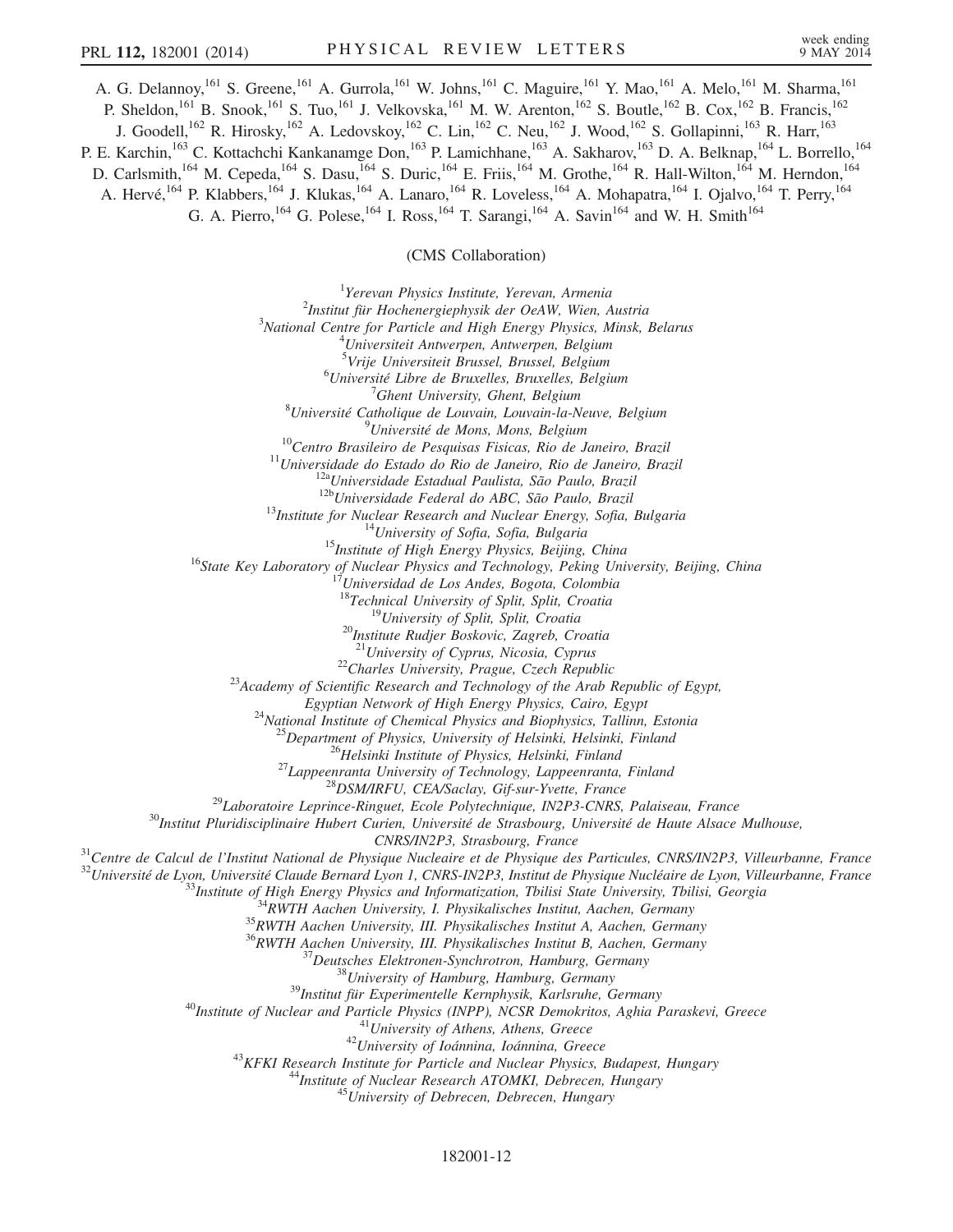<sup>46</sup>National Institute of Science Education and Research, Bhubaneswar, India<br><sup>47</sup>Panjab University, Chandigarh, India<br><sup>48</sup>University of Delhi, Delhi, India <sup>49</sup>Saha Institute of Nuclear Physics, Kolkata, India  $^{50}$ Bhabha Atomic Research Centre, Mumbai, India <sup>51</sup>Tata Institute of Fundamental Research—EHEP, Mumbai, India<br><sup>52</sup>Tata Institute of Fundamental Research—HECR, Mumbai, India<br><sup>53</sup>Institute for Research in Fundamental Sciences (IPM), Tehran, Iran<br><sup>54</sup>University College D <sup>55c</sup>Politecnico di Bari, Bari, Italy<br><sup>56a</sup>INFN Sezione di Bologna, Bologna, Italy<br><sup>56b</sup>Università di Bologna, Bologna, Italy <sup>57a</sup>INFN Sezione di Catania, Catania, Italy <sup>57b</sup>Università di Catania, Catania, Italy 58aINFN Sezione di Firenze, Firenze, Italy 58bUniversità di Firenze, Firenze, Italy <sup>59</sup>INFN Laboratori Nazionali di Frascati, Frascati, Italy<br><sup>60a</sup>INFN Sezione di Genova, Genova, Italy<br><sup>60b</sup>Università di Genova, Genova, Italy <sup>61a</sup>INFN Sezione di Milano-Bicocca, Milano, Italy <sup>61b</sup>Università di Milano-Bicocca, Milano, Italy<br><sup>62a</sup>INFN Sezione di Napoli, Napoli, Italy  $62b$ Università di Napoli 'Federico II', Napoli, Italy 62cUniversità della Basilicata (Potenza), Napoli, Italy <sup>62d</sup>Università G. Marconi (Roma), Napoli, Italy <sup>63a</sup>INFN Sezione di Padova, Padova, Italy<br><sup>63b</sup>Università di Padova, Padova, Italy 63cUniversità di Trento (Trento), Padova, Italy <sup>64a</sup>INFN Sezione di Pavia, Pavia, Italy 64bUniversità di Pavia, Pavia, Italy <sup>65a</sup>INFN Sezione di Perugia<br><sup>65b</sup>Università di Perugia <sup>66a</sup>INFN Sezione di Pisa, Pisa, Italy<br><sup>66b</sup>Università di Pisa, Pisa, Italy <sup>66c</sup>Scuola Normale Superiore di Pisa, Pisa, Italy<br><sup>67a</sup>INFN Sezione di Roma, Roma, Italy<br><sup>67b</sup>Università di Roma, Roma, Italy <sup>68a</sup>INFN Sezione di Torino, Torino, Italy<br><sup>68b</sup>Università di Torino, Torino, Italy 68cUniversità del Piemonte Orientale (Novara), Torino, Italy <sup>69a</sup>INFN Sezione di Trieste, Trieste, Italy<br><sup>69b</sup>Università di Trieste, Trieste, Italy <sup>70</sup>Kangwon National University, Chunchon, Korea<br><sup>71</sup>Kvungpook National University, Daegu, Korea <sup>72</sup>Chonnam National University, Institute for Universe and Elementary Particles, Kwangju, Korea<br><sup>73</sup>Korea University, Seoul, Korea<br><sup>74</sup>University of Seoul, Seoul, Korea<br><sup>75</sup>Sungkyunkwan University, Suwon, Korea <sup>76</sup>Vilnius University, Vilnius, Lithuania<br><sup>76</sup>Centro de Investigacion y de Estudios Avanzados del IPN, Mexico City, Mexico<br><sup>78</sup>Universidad Iberoamericana, Mexico City, Mexico<br><sup>79</sup>Benemerita Universidad Autonoma de Puebla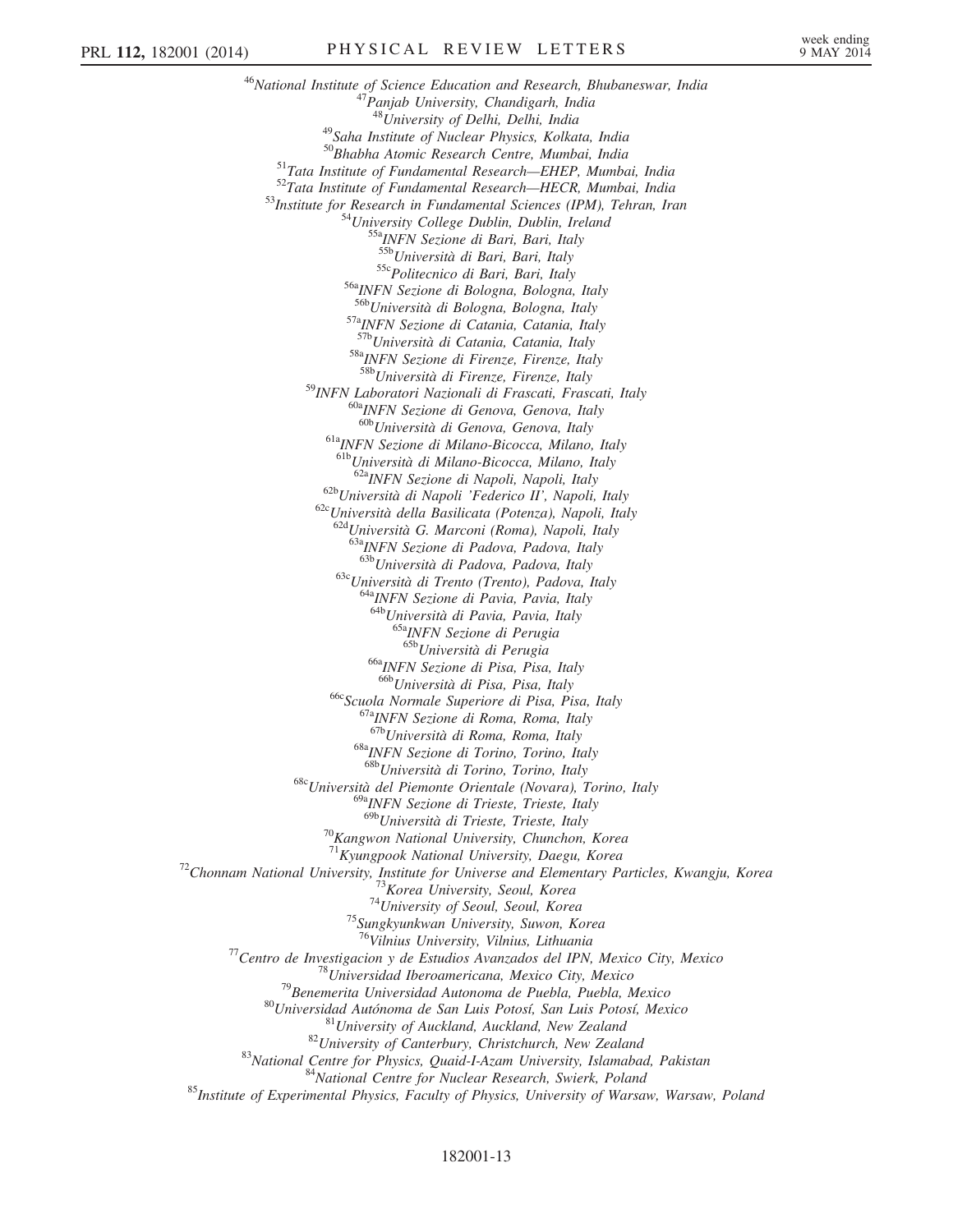<sup>86</sup>Laboratório de Instrumentação e Física Experimental de Partículas, Lisboa, Portugal<br><sup>87</sup>Joint Institute for Nuclear Research, Dubna, Russia<br><sup>88</sup>Petersburg Nuclear Physics Institute, Gatchina (St. Petersburg), Russia<br><sup></sup> <sup>95</sup>Centro de Investigaciones Energéticas Medioambientales y Tecnológicas (CIEMAT), Madrid, Spain<br><sup>96</sup>Universidad Autónoma de Madrid, Madrid, Spain <sup>97</sup>Universidad de Oviedo, Oviedo, Spain<br><sup>98</sup>Instituto de Física de Cantabria (IFCA), CSIC-Universidad de Cantabria, Santander, Spain<br><sup>99</sup>CERN, European Organization for Nuclear Research, Geneva, Switzerland<br><sup>100</sup>Paul Sch <sup>105</sup>Chulalongkorn University, Bangkok, Thailand<br><sup>105</sup>Chulalongkorn University, Aana, Turkey<br><sup>107</sup>Physics Department, Middle East Technical University, Ankara, Turkey<br><sup>109</sup>Istanbul Technical University, Istanbul, Turkey<br><sup></sup> <sup>125</sup> Carnegie Mellon University, Pittsburgh, USA<br><sup>126</sup> University of Colorado at Boulder, Boulder, USA<br><sup>127</sup> Cornell University, Ithaca, USA<br><sup>128</sup> Fairfield University, Fairfield, USA<br><sup>129</sup> Fermi National Accelerator Lab <sup>133</sup>Florida Institute of Technology, Melbourne, USA<br><sup>134</sup>University of Illinois at Chicago (UIC), Chicago, USA<br><sup>135</sup>The University of Iowa, Iowa City, USA<br><sup>136</sup>Johns Hopkins University, Baltimore, USA<br><sup>137</sup>The University  $144$ University of Nebraska-Lincoln, Lincoln, USA  $145$ State University of New York at Buffalo, Buffalo, USA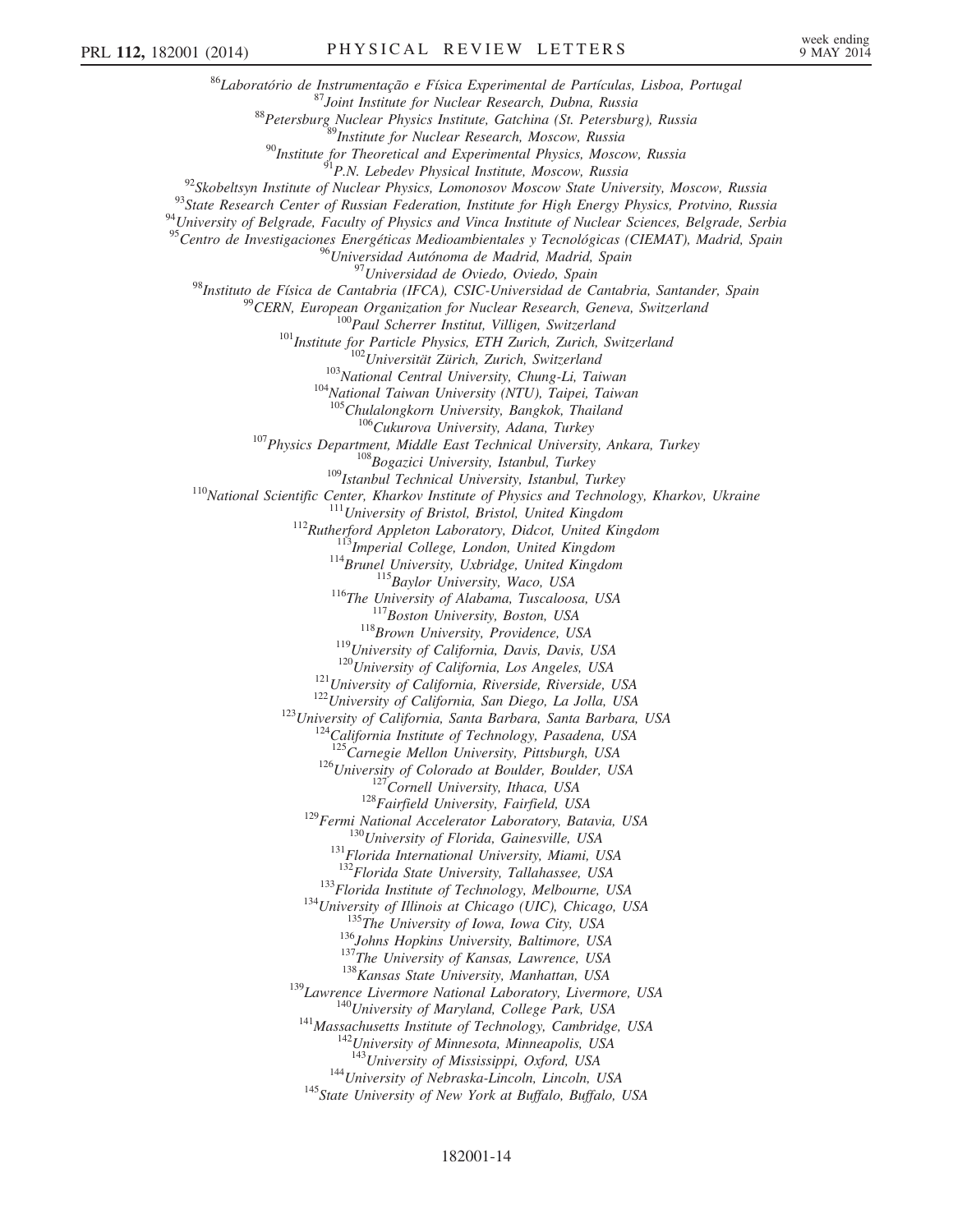<sup>146</sup>Northeastern University, Boston, USA<br><sup>147</sup>Northwestern University, Evanston, USA<br><sup>148</sup>University of Notre Dame, Notre Dame, USA <sup>149</sup>The Ohio State University, Columbus, USA<br><sup>150</sup>Princeton University, Princeton, USA <sup>151</sup>University of Puerto Rico, Mayaguez, USA  $^{151}$ Purdue University, West Lafayette, USA <sup>153</sup>Purdue University Calumet, Hammond, USA<br><sup>154</sup>Rice University, Houston, USA<br><sup>155</sup>University of Rochester, Rochester, USA<br><sup>156</sup>The Rockefeller University, New York, USA<br><sup>157</sup>Rutgers, The State University of New Jersey, <sup>159</sup>Texas A&M University, College Station, USA<br><sup>160</sup>Texas Tech University, Lubbock, USA <sup>161</sup>Vanderbilt University, Nashville, USA  $^{162}$ University of Virginia, Charlottesville, USA  $^{163}$ Wayne State University, Detroit, USA  $164$ University of Wisconsin, Madison, USA

<sup>a</sup>Deceased.

- <sup>b</sup>Also at Vienna University of Technology, Vienna, Austria.
- <sup>c</sup>Also at CERN, European Organization for Nuclear Research, Geneva, Switzerland.
- <sup>d</sup>Also at Institut Pluridisciplinaire Hubert Curien, Université de Strasbourg, Université de Haute Alsace Mulhouse, CNRS/IN2P3, Strasbourg, France.
- e Also at National Institute of Chemical Physics and Biophysics, Tallinn, Estonia.
- f Also at Skobeltsyn Institute of Nuclear Physics, Lomonosov Moscow State University, Moscow, Russia.
- <sup>g</sup>Also at Universidade Estadual de Campinas, Campinas, Brazil.
- h Also at California Institute of Technology, Pasadena, USA.
- <sup>i</sup>Also at Laboratoire Leprince-Ringuet, Ecole Polytechnique, IN2P3-CNRS, Palaiseau, France.
- j Also at Zewail City of Science and Technology, Zewail, Egypt.
- k Also at Suez Canal University, Suez, Egypt.
- <sup>1</sup>Also at Cairo University, Cairo, Egypt.
- mAlso at Fayoum University, El-Fayoum, Egypt.
- n Also at British University in Egypt, Cairo, Egypt.
- o Now at Ain Shams University, Cairo, Egypt.
- <sup>p</sup>Also at Université de Haute Alsace, Mulhouse, France.
- <sup>q</sup>Also at Universidad de Antioquia, Medellin, Colombia.
- <sup>r</sup> Also at Joint Institute for Nuclear Research, Dubna, Russia.
- s Also at Brandenburg University of Technology, Cottbus, Germany.
- t Also at The University of Kansas, Lawrence, USA.
- <sup>u</sup> Also at Institute of Nuclear Research ATOMKI, Debrecen, Hungary.
- v Also at Eötvös Loránd University, Budapest, Hungary.
- wAlso at Tata Institute of Fundamental Research EHEP, Mumbai, India.
- x Also at Tata Institute of Fundamental Research HECR, Mumbai, India.
- y Now at King Abdulaziz University, Jeddah, Saudi Arabia.
- <sup>z</sup>Also at University of Visva-Bharati, Santiniketan, India.
- 
- <sup>aa</sup>Also at University of Ruhuna, Matara, Sri Lanka.<br><sup>bb</sup>Also at Isfahan University of Technology, Isfahan, Iran.<br><sup>cc</sup>Also at Sharif University of Technology, Tehran, Iran.
- 
- dd Also at Plasma Physics Research Center, Science and Research Branch, Islamic Azad University, Tehran, Iran.
- 
- ee Also at Università degli Studi di Siena, Siena, Italy.<br>
<sup>ff</sup> Also at Centre National de la Recherche Scientifique (CNRS) IN2P3, Paris, France.
- 
- <sup>gg</sup>Also at Purdue University, West Lafayette, USA. hh<br>hhAlso at Universidad Michoacana de San Nicolas de Hidalgo, Morelia, Mexico.
- iiAlso at National Centre for Nuclear Research, Swierk, Poland.
- <sup>jj</sup>Also at Faculty of Physics, University of Belgrade, Belgrade, Serbia. <sup>kk</sup>Also at Facoltà Ingegneria, Università di Roma, Roma, Italy.
- 
- <sup>ll</sup>Also at Scuola Normale e Sezione dell'INFN, Pisa, Italy. mm<br><sup>mm</sup>Also at University of Athens, Athens, Greece.
-